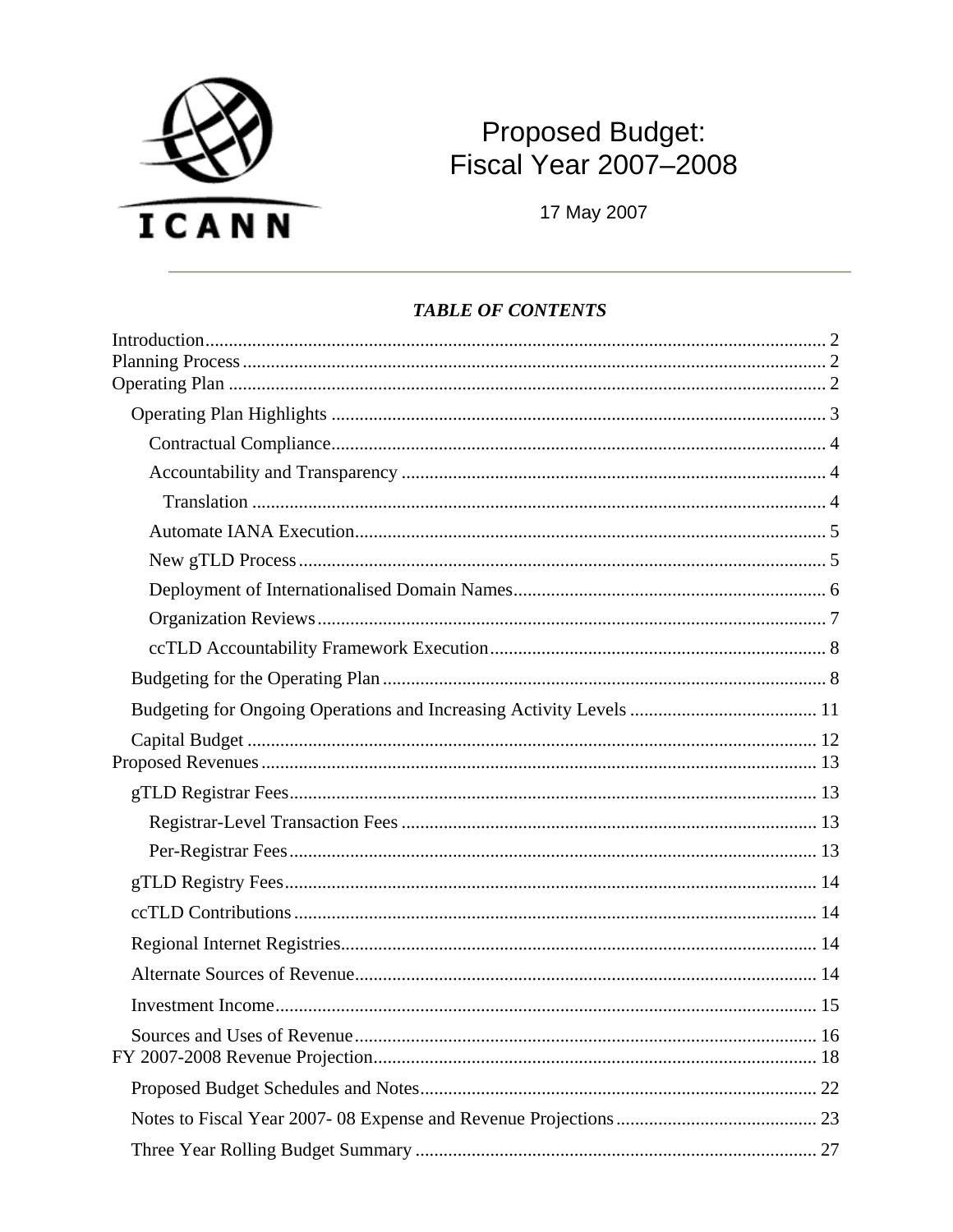<span id="page-1-0"></span>ICANN Proposed Budget Fiscal Year 2007-08 May 17, 2007 Page 2 of 27

# <span id="page-1-1"></span>**Introduction**

This proposed fiscal year 2007-08 budget contains a description of the ICANN budgeting process for this upcoming year, the annual operating plan describing the outcomes that the organisation has set out to achieve, and an explanation of the revenue model and spending plan for the year. After public comment and follow-up discussions with constituency groups and the ICANN Board of Directors' Finance Committee, the budget will be amended and submitted to the ICANN Board for adoption in San Juan on 29 June 2007.

# <span id="page-1-2"></span>**Planning Process**

In accordance with ICANN's planning cycle, ICANN developed its Strategic Plan during the first half of the 2006-2007 fiscal year (July – December). After community consultation, the current Strategic Plan (see: [http://www.icann.org/strategic](http://www.icann.org/strategic-plan/consultation-process-2006-07/)[plan/consultation-process-2006-07\)](http://www.icann.org/strategic-plan/consultation-process-2006-07/) was adopted in Sao Paolo in December 2006. During the second half of the fiscal year, ICANN points its planning activities toward the annual Operating Plan and Budgeting, i.e., the one-year plan that works to accomplish the objectives set out in the three-year Strategic Plan.

# <span id="page-1-3"></span>**Operating Plan**

A main element of the Operating Plan for 2006-2007 was a focus on projects. A key benefit of that approach was to better identify tasks, resources and deliverables of plan elements, as well as providing a proven management methodology for implementing them. In developing an Operating Plan this fiscal year, it was found that the sum of ICANN work could be better described by:

- Including "business as usual" activities. Most of ICANN work is included in these activities that are not project-related. Projects cannot exist outside of the demands of this other work.
- Projects are undertaken to improve an existing activity or establish a new activity. Therefore each project is associated with an ICANN activity so that the benefits of the project can be quantified by improvements in performance.
- Identifying fewer undertakings as "projects." The formal project management methodology will then be applied only to the most resource intensive projects where those methods will improve efficiency. Other continuous improvement efforts are identified in the plan as an aspect of ongoing work.

The 2007-2008 Operating Plan continues the project management approach, while explicitly identifying ongoing business activities of interest to the community. This plan identifies:

Activities: Specific deliverables or service elements provided by a functional area. (Example: IANA processing root zone change requests).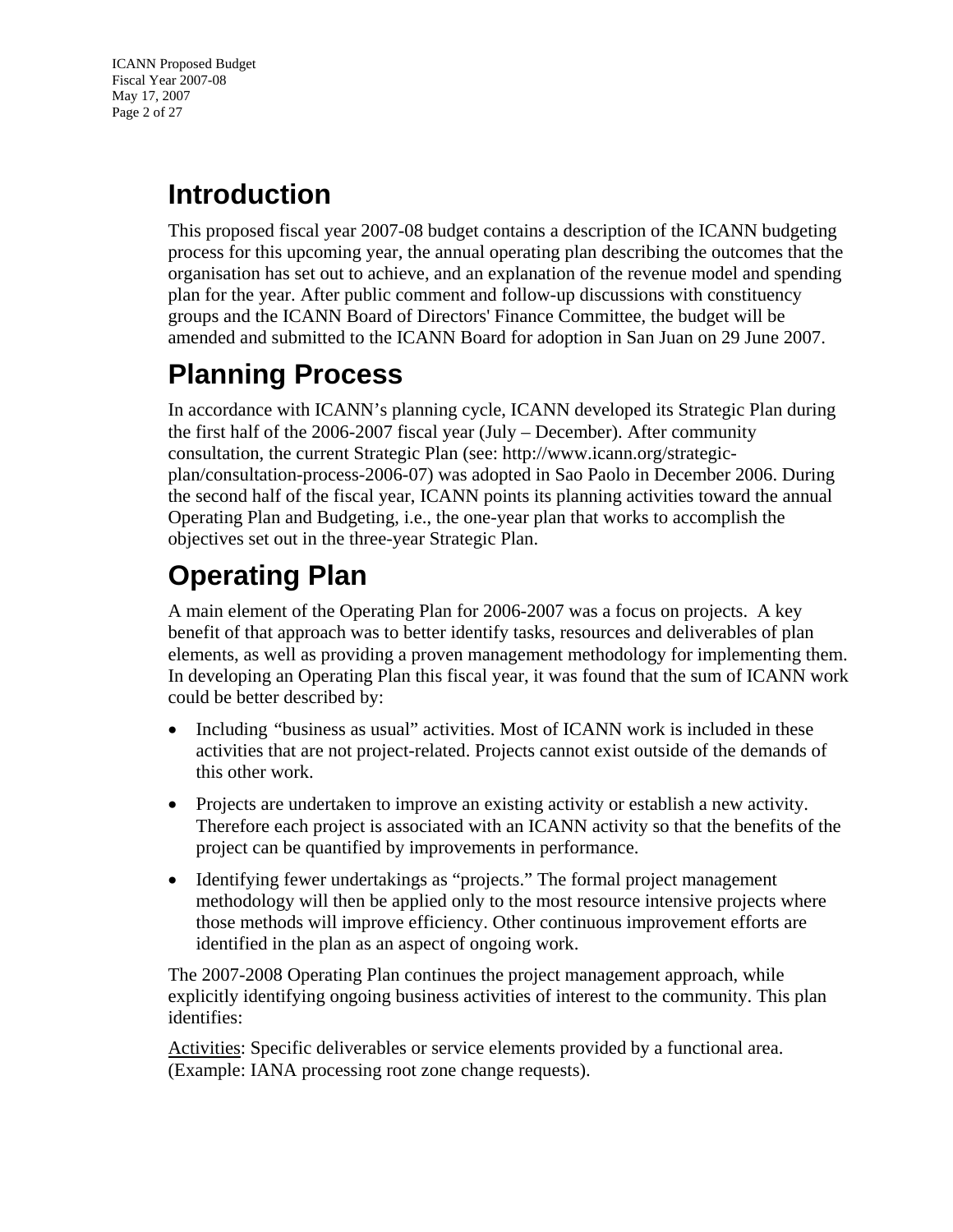<span id="page-2-0"></span>Standard/Metric: What the measure of success should be for that activity. (Example: Days to completion of a change request.) Due to the nature of the work, this standard or metric is often a qualitative statement of what ICANN intends to measure. ICANN will continue to identify quantitative measures for many of these activities over time.

Existing Work: Identifying specific initiatives under way that improve or add to an activity. (Example: significant formalisation of the contractual compliance processes.)

New Work: Identifying initiatives in the new fiscal year that will improve or add to an activity. (Example: IANA work to coordinate delegation request reporting.)

Projects: Work and tasks that rise to the level of a project to address a particular activity area. (Example: Implementation of the anticipated consensus policy for designation of new top-level domains.)

The complete plan is presented twice, organized from two different perspectives:

- 1. The first plan presentation is organized by ICANN functional area. This presentation aids understanding of how various activities are interrelated. Further, the interests of a particular constituency might fall within the domain of a specific ICANN function.
- 2. The second plan presentation is organized by strategic objective, mapped directly from ICANN's strategic plan. This presentation shows how ICANN activities support ICANN's strategic imperatives.

This plan was updated and revised based on community feedback received during and after the ICANN meeting in Lisbon. The plan was then costed to develop the annual expense budget that will be submitted for approval at the ICANN meeting in San Juan. Obviously, there will be some iteration between the Operating Plan set of activities and projects and the ICANN Budget – projects and activities will be amended/dropped/tailored to ensure that the work provides an adequate return on investment and is adequately funded.

This Operating Plan intends to clearly: describe the totality of ICANN work in terms of business as usual and new projects, start to identify specific metrics, and enable better resource planning and budgeting. In preparing the 2008-2009 Operating Plan, it will be useful to review this approach in order to provide for continual improvement of the planning process.

# <span id="page-2-1"></span>**Operating Plan Highlights**

The Operating Plan includes a description of all of the ICANN work and is posted at <http://www.icann.org/planning/>. Comments to the plan or this budget can be posted to [op](mailto:op-plan-0708@icann.org)[plan-0708@icann.org](mailto:op-plan-0708@icann.org) and viewed at<http://forum.icann.org/lists/op-plan-0708/>.

The ICANN Operating Plan describes the measurable work objectives set out for the fiscal year. Several of these goals (or groupings) are of prime importance to ICANN's mission and many constituency groups.

In past consultations, participating constituency groups have requested that ICANN prioritize its objectives or identify those of high importance. Therefore, based upon public feedback received during the past fiscal year and the request for prioritization, it is meaningful to describe some of the important aspects of the plan here.

Many familiar and high priority programs move into a key execution phase in FY 08, as seen in the descriptions below.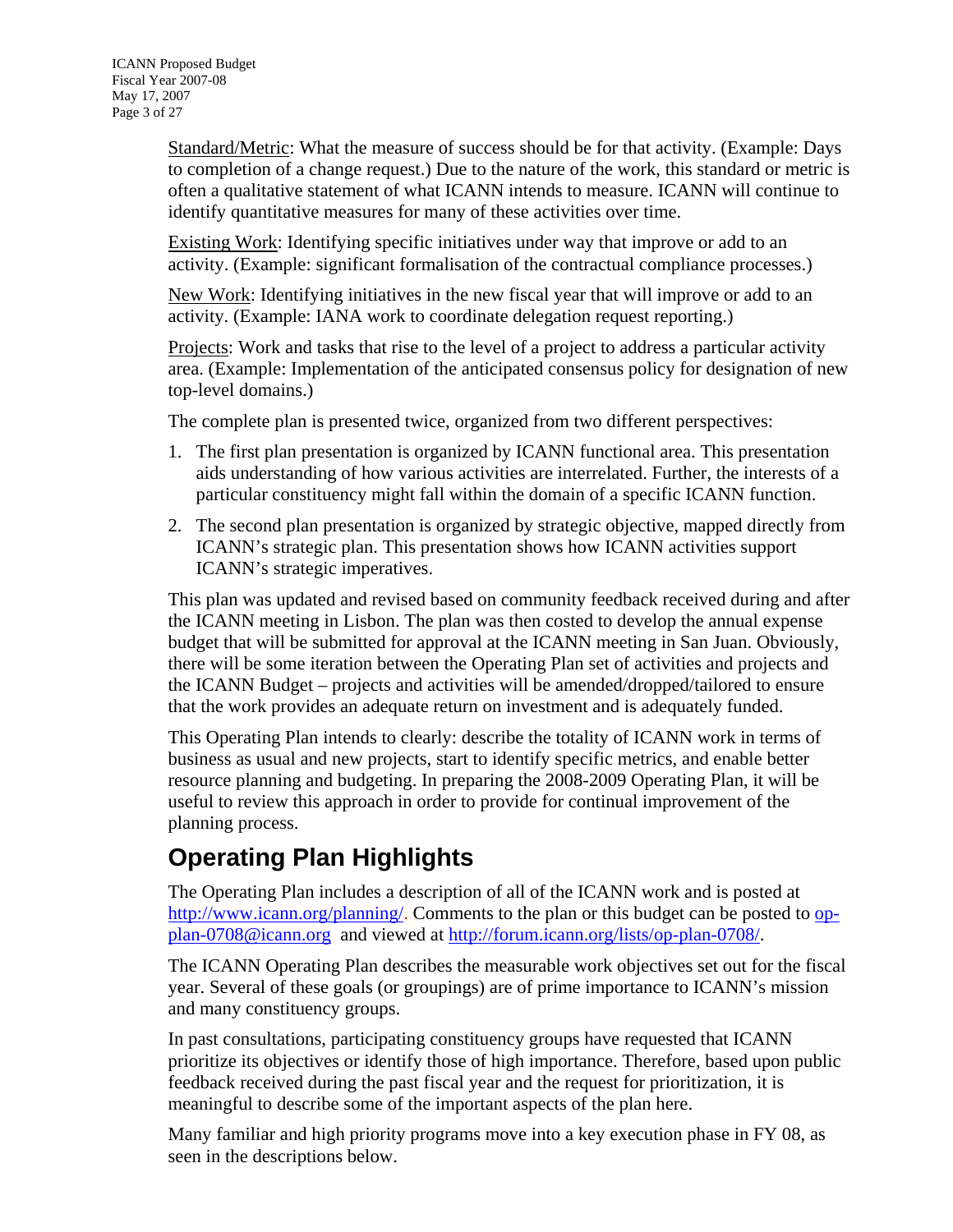#### <span id="page-3-1"></span><span id="page-3-0"></span>**Contractual Compliance**

The budget provides resources for ICANN to significantly augment contractual compliance actions, including the system for auditing registry and registrar performance for compliance by all parties to such agreements. ICANN published its compliance program at [http://www.icann.org/compliance/.](http://www.icann.org/compliance/)

The compliance program builds upon existing, constructive relationships with the registrar and registry communities. The elements of the program consist of:

- Technical and non-technical audit functions to review, on a regular basis, registry/registrar operations to ensure compliance with contracts and appropriate standards.
- Improved statistical tracking and analysis of registrant and user complaints/comments regarding specific registries/registrars.
- Rapid follow-up on specific instances of non-compliant behaviour. Working constructively with registries and registrars to implement and complete corrective action plans.
- Continued implementation of a planned escalation of actions and associated cure periods, including legal and specific performance remedies, in order to correct ongoing harm and to ensure legitimacy for the compliance function.
- With the registrar constituency, re-writing the Registrar Accreditation Agreement to better define acceptable forms of operation.

An effective compliance program protects peer and client members of the Internet community by ensuring consistency of conduct across the registrar and registry communities.

#### <span id="page-3-2"></span>**Accountability and Transparency**

Accountability and transparency is as area where ICANN aspires to be a global leader. A set of Management Operating Principles for accountability and transparency is under development. A report by One World Trust indicates that ICANN is transparent and accountable but can improve. The discussions of the Board are more transparent due to more timely and comprehensive minutes of Board meetings.

In the year ahead ICANN plans to complete the development of our operating principles after consultation with the community.

ICANN continues to develop and implement a communications plan that clearly explains our mission and communicates the activities and achievements as they relate to the company goals.

- Fully staffed ICANN's Communication functions including a Manager, Public Participation as described in ICANN planning documents.
- We have made major improvements to the ICANN web sites and continue to implement broadcast and information dissemination tools such as RSS, web logs and newsletters. Improved (reliability and visibility) posting of and response to correspondence in the form of letters and comments, as well as public meeting presentations, is a specific focus.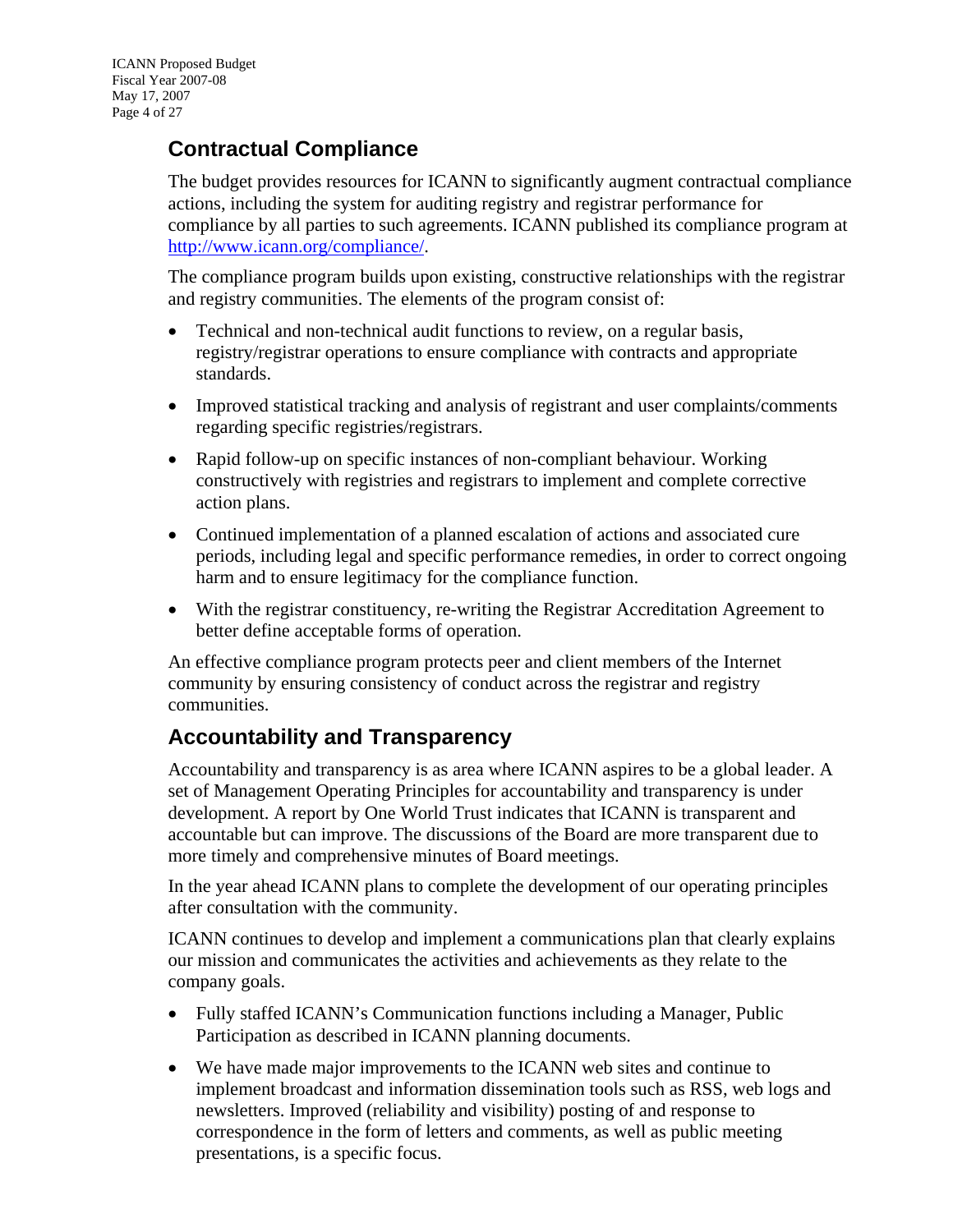#### <span id="page-4-0"></span>**Translation**

Translation of important documents and meeting proceedings are an important aspect of ICANN communications and transparency initiatives. Translation efforts support many or most of the project and operating plan initiatives described in the strategic and operating plans.

The FY 08 budget calls for translation expenses of \$269,000. While this spending is significant, actual ICANN translation initiatives will exceed this dollar value. Translation is also accomplished economically (and with technical expertise) by engaging members of the ICANN community, Board and staff to assist with specific tasks. In that way, ICANN plans to meet community expectations regarding this important facet of ICANN operations and communications.

Prior to budget approval, ICANN will develop a translation policy and disseminate it for public review. The translation budget will be reviewed to ensure it can support the translation policy prior to budget finalization.

#### <span id="page-4-1"></span>**Automate IANA Execution**

IANA is in the process of automating many of its administrative functions, including submission and processing of requests for root zone changes, protocol and parameter requests, and reporting of performance metrics. This is an ongoing process with several key milestones already completed.

Automation of IANA processes increases IANA's productivity and enables IANA to better fulfill service level commitments for its stakeholders. Benefits include more efficient processing, standardized and routine request management, and, through analysis of performance, identification of areas where processes can be streamlined and improved. Additionally, by automating much of the administrative elements of IANA's processes, staff resources can be devoted to more complex projects and processes.

IANA will re-evaluate staffing needs and adjust staff resources accordingly as key administrative and processing activities are partially or fully automated.

#### <span id="page-4-2"></span>**New gTLD Process**

The development of a process and policy for the introduction of new gTLDs (generic toplevel domains which are central to fostering choice and competition in the provision of domain registration services, and as such, are critical to the promotion of ICANN's core values) is moving to a new phase of execution. The questions to be addressed in the implementation of a new gTLD strategy are complex and draw on technical, economic, operational, legal, public policy and other elements. Many stakeholders in the global Internet community will be interested in participating in the implementation of the strategy, and ICANN is committed to facilitating their participation and involvement.

The process for the introduction of new gTLDs must be robust in form, timely and predictable to administer, and scalable to accommodate the numbers and variety of potential applications. The global nature and complexity of the project have direct bearing on the program's start-up and recurring costs. ICANN anticipates a significant investment in the project, in year one, to create the gTLD program office.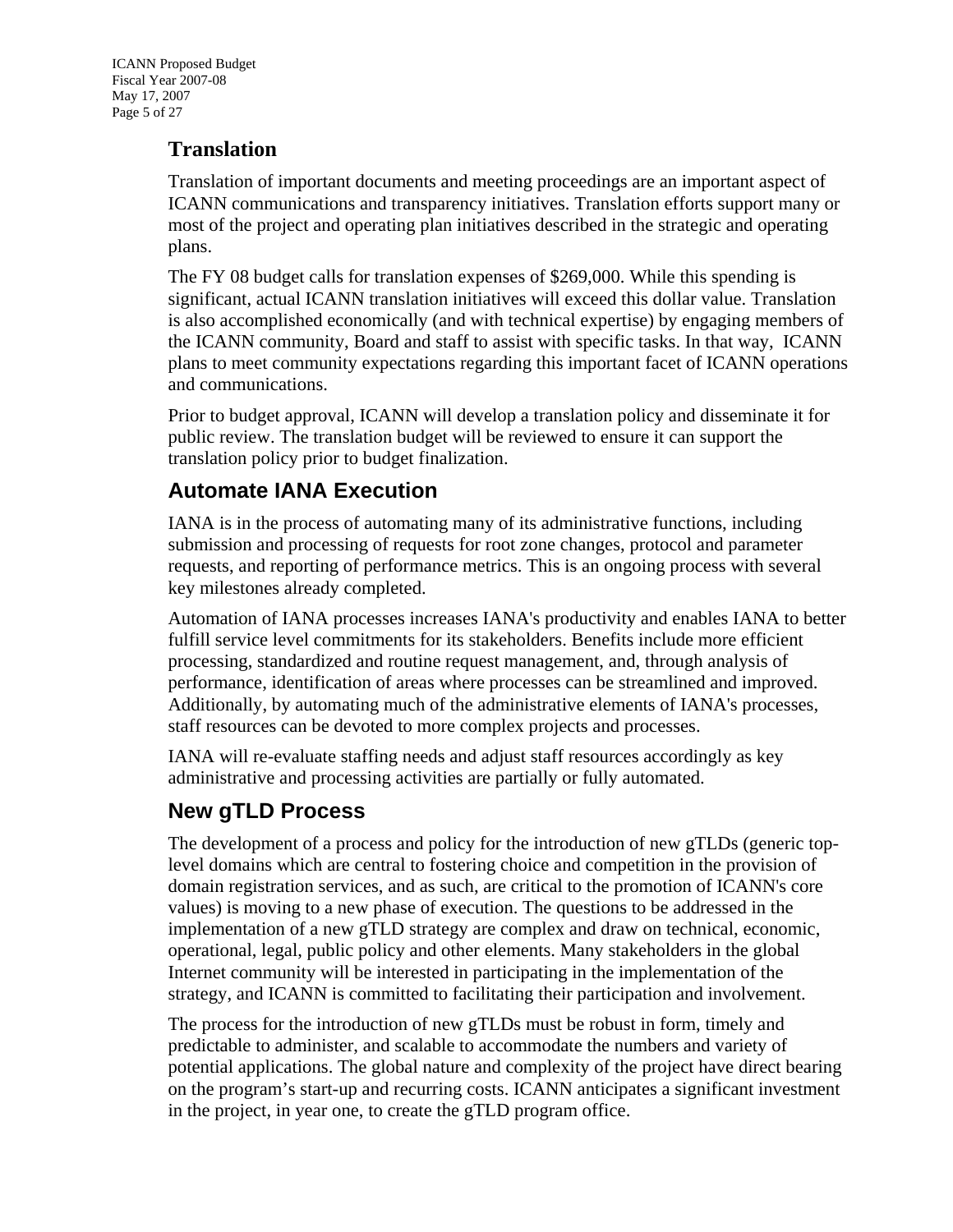<span id="page-5-0"></span>The new gTLD process costs are intended to be fully self-funded and off-set by the application fees. It is anticipated that first-round costs will be significant due to one-time start-up expenses and that subsequent rounds will be less expensive to administer. Start-up costs include, but are not limited to: recruitment of new employees to staff the gTLD program office, professional services fees associated with production of the applicant request for proposal (RFP), development of the objections filed/dispute resolution model, retention of resources to conduct technical and business/financial reviews, and recruitment costs associated with the creation of an independent panel or series of panels to provide adjudication services around dispute resolution and string contention.

A significant component to start-up costs is the creation and implementation of a communications strategy, across many different languages, to announce and promote the first round to the global Internet community. ICANN will incur media costs when it publishes applications following conclusion of the application window. If ICANN is to foster a geographically diverse representation of service providers on the Internet, it first must communicate and educate them about the gTLD process.

The aforementioned information refers to the implementation component of the new gTLD project. Regarding policy development, a draft final report will be posted later this month that will further facilitate discussion of the gTLD policy development process, including discussions with other ICANN SOs and ACs. The report, along with an implementation report prepared by staff, will be available for public comment and discussion at ICANN's San Juan meeting in June. The final steps in this policy development process include consideration and approval of the final report by the GNSO Council, and subsequent consideration and approval of a Board Report by ICANN's Board.

#### <span id="page-5-1"></span>**Deployment of Internationalised Domain Names**

Internationalized domain names (IDNs) are domain names represented by local language characters. Such domain names could contain characters with non critical marks as required by many European languages, or characters from non-Latin scripts (for example, Arabic or Chinese). While IDNs are available at the second level under established toplevel domains (such as .info, .net, .se and .de) ICANN's IDN Program contains a set of projects that focuses on enabling the introduction of IDNs at the top level. This will make the entire domain name string available in local characters.

It is important that the Internet evolve to be more accessible to those who do not use the ASCII character set. However, these internationalization efforts must be accomplished through standards that are open, non-proprietary, and fully compatible with the internet's existing end-to-end model, as well as preserve globally unique naming in a universally resolvable public name space.

In order to accomplish this goal, the IDN Program plan is comprised of several projects that are moving into a new phase of execution.

Technical tests - after successful completion of a laboratory test that was developed to determine the viability of internationalized top-level names in the DNS showed that no negative effect was measurable on the replication of the DNS in the laboratory environment, ICANN will move ahead with their plan to work with other entities to insert the A-labels version of internationalized TLDs into the root zone. The laboratory test will be replicated in the live facility. Furthermore, end users will be asked to evaluate the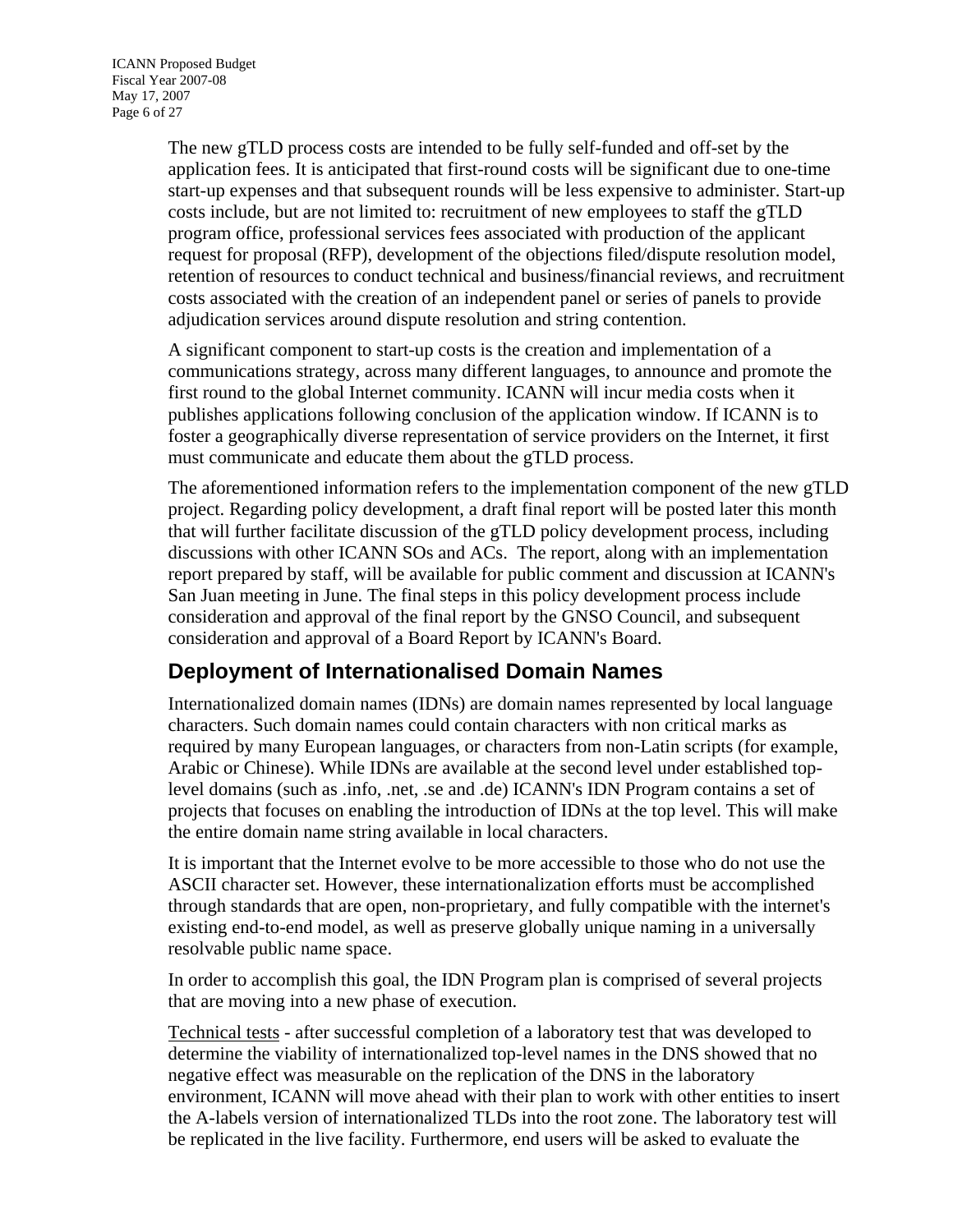<span id="page-6-0"></span>response of commonly used software applications to domain names with the entire domain name string in local characters.

Policy - coordinate and support policy development with all interested constituency groups and advisory committees, including the ccNSO, GAC, and GNSO. Coordination among these groups have been determined necessary to make sure that IDN TLD policy development is accomplished in a coherent fashion.

Guidelines - revision of the IDN Guidelines that have been used by TLD registries for introduction of IDNs at the second level under the respective TLDs, to include guidance for top level usage. The guidelines will continue to evolve, and eventually will result in Best Current Practice guidance for all TLD registries.

SSAC - initiated a study of security and stability concerns regarding the deployment of internationalized TLDs. In supporting this effort ICANN is providing staff support for the urgent need to have this study finalized and its results available for any necessary work needed before internationalized TLDs are ready for deployment.

IDNA Protocol – the protocol that was initially developed in 2003 is currently under revision. In supporting the initiatives and proposals made forward within the IETF ICANN will provide staff support to assist in the continued work necessary to finalize the revision of the protocol.

IDNs are only one piece of the internationalization of the domain name system. Other areas that ICANN supports but are not within ICANN's mandate or mission include: local content, development of internationalized applications, support, outreach, coordination, and establishment of global partnerships particularly in areas where ICANN does not hold the expertise nor has the mandate to require compliance with the IDN implementation structures.

To accomplish these goals, it will be necessary to add two full time staff members as well as some expert consultancy.

#### <span id="page-6-1"></span>**Organization Reviews**

As part of ICANN's ongoing commitment to its evolution and improvement, the Board approved a comprehensive schedule for independent review of ICANN's structures, as well as of the Board.

The schedule that was agreed to at the Sao Paulo ICANN meeting is as follows:

- Nominating Committee estimated launch December 2006
- At-Large Advisory Committee estimated launch February 2007
- DNS Root Server System Advisory Committee estimated launch July 2007
- Board estimated launch October 2007
- Security and Stability Advisory Committee estimated launch January 2008
- ccNSO Supporting Organisation estimated launch July 2008
- Address Supporting Organisation (ASO) estimated launch December 2008

The reviews are intended to ensure an independent examination of the role and operation of key elements of ICANN. As with the first two independent reviews, which were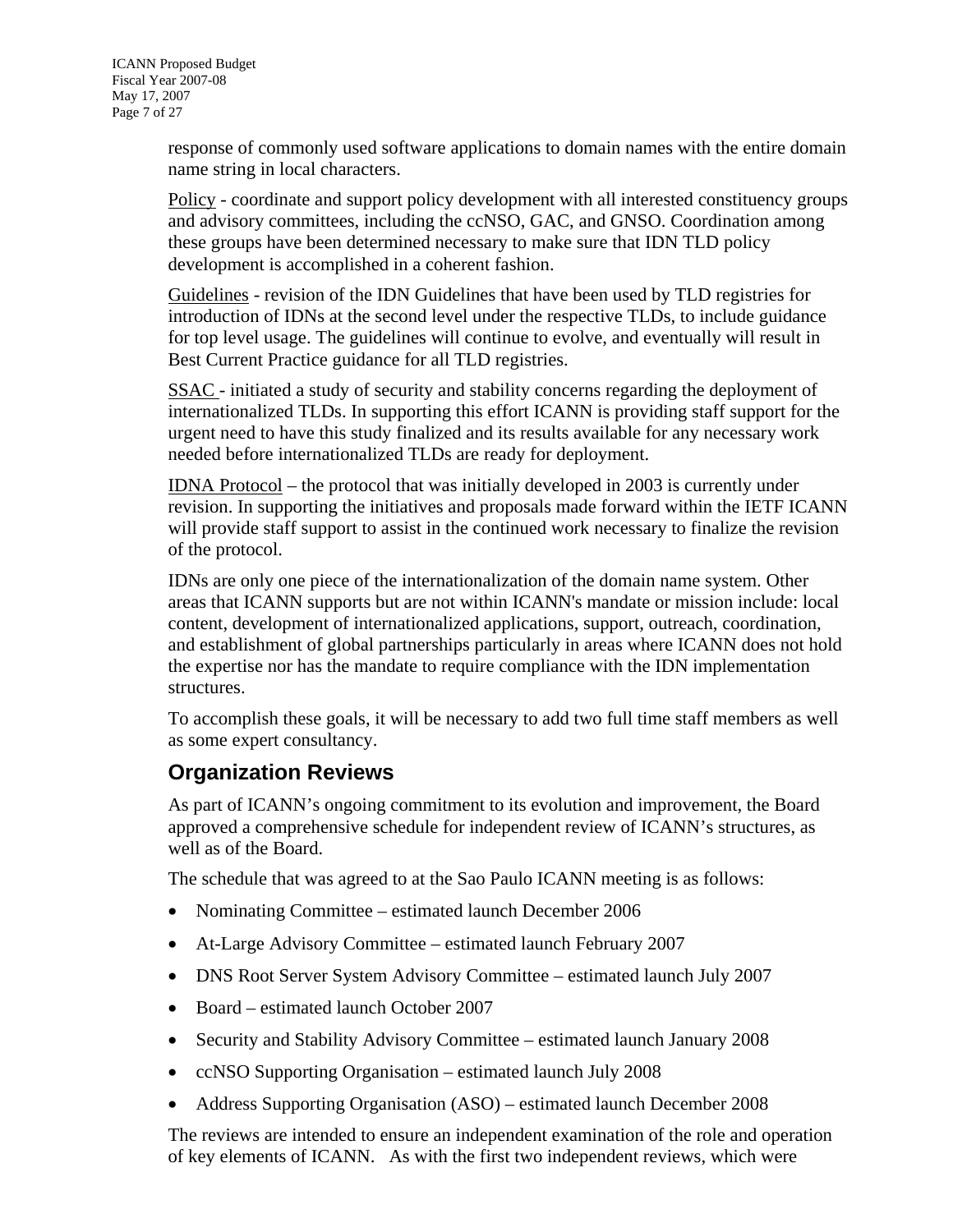<span id="page-7-0"></span>completed for the GNSO Council and the GNSO , these reviews will be conducted in an objective manner by independent evaluators, under guidance from the Board on each review's terms of reference, and with the opportunity for public comment on the results of the reviews.

As specified in Article IV, Section 4 of ICANN's [Bylaws,](http://icann.org/general/bylaws.htm) the "goal of the review, to be undertaken pursuant to such criteria and standards as the Board shall direct, shall be to determine (i) whether that organization has a continuing purpose in the ICANN structure, and (ii) if so, whether any change in structure or operations is desirable to improve its effectiveness." The results of these reviews shall be posted for public review and comment, and shall be considered by the Board not later than its second scheduled meeting after being posted for 30 days. Consideration by the Board includes the ability to revise the structure or operation of the Nominating Committee by a two-thirds vote of all members.

#### <span id="page-7-1"></span>**ccTLD Accountability Framework Execution**

Since February 2007, ICANN has been formalising its relationship with ccTLD managers through either an accountability framework document or an exchange of letters, thereby replacing the sponsorship agreements. In the first 12 months of the program, ICANN formalised its relationship with 20 ccTLD managers. Those ccTLDs with whom ICANN has a relationship represent well over 50% of the world's ccTLD registrants. As part of the continuation of this exercise, ICANN will:

- maintain a part time project manager and legal expertise to assist with the execution of the project
- use the Regional Liaison network to promote accountability frameworks with ccTLD managers in their respective regions
- employ the Regional Liaison network to build upon the successes to date and engage ccTLD managers in discussions establishing accountability frameworks with ccTLDs with the goal that a sizeable percentage of ccTLD registrants in every region are represented

## <span id="page-7-2"></span>**Budgeting for the Operating Plan**

The ICANN budget is directly tied to the totality of the amended Operating plan, and it is anticipated that all of the listed activities, new work and projects can be accomplished with this proposed budget.

- net revenue of \$46.6MM (37% above 06/07 budget)
- expenses of \$41.6MM (32% above 06/07 budget)
- capital budget allocation of \$1.6MM
- contribution to reserve of \$3.4MM

Since the Operating Plan captures the objectives set out in ICANN's Strategic Plan described above, all spending can be categorised within the major headings of the Strategic Plan. In the following chart, "Other Expenses" represents Board and staff administration, Information Technology, Legal, Facilities and other.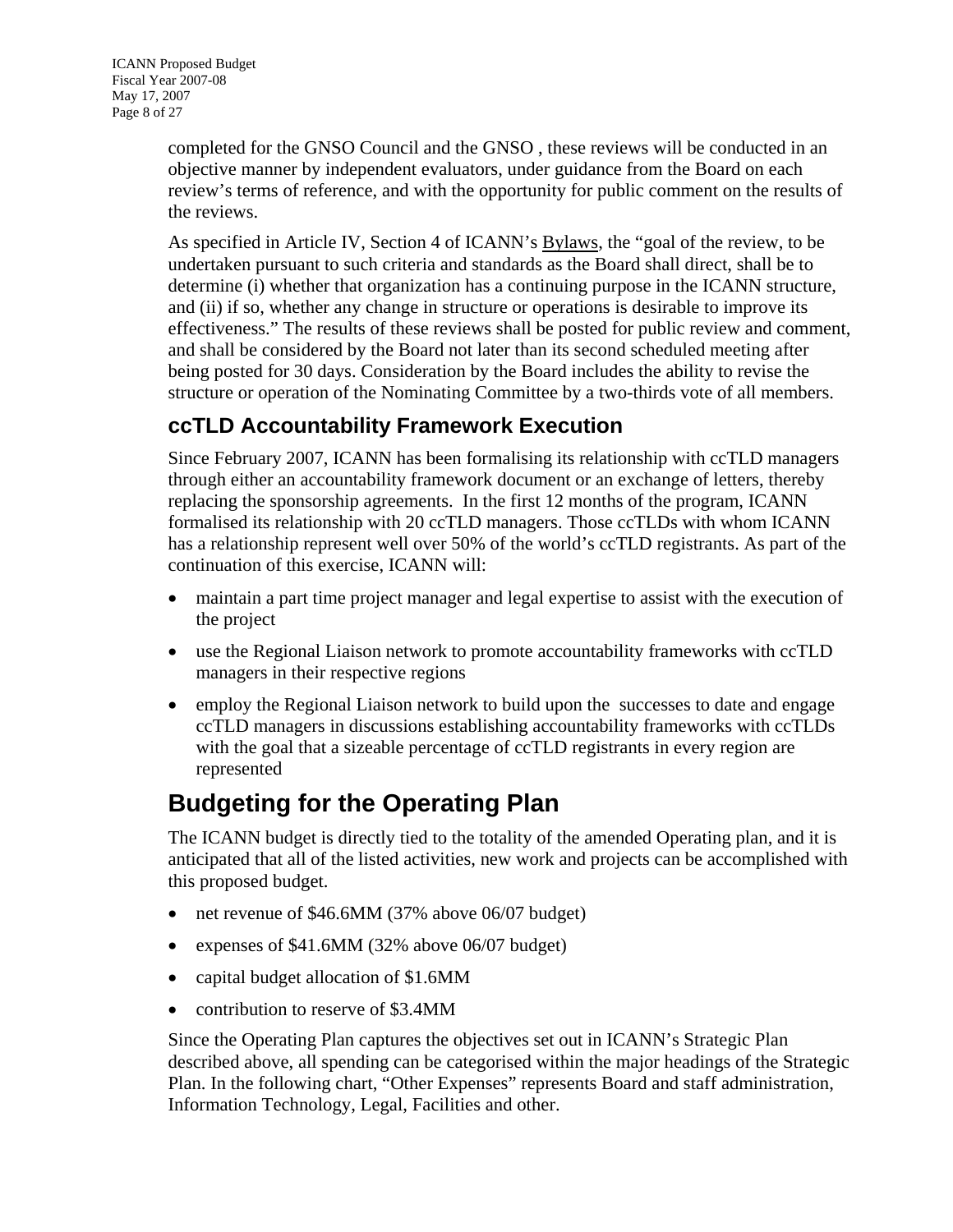ICANN Proposed Budget Fiscal Year 2007-08 May 17, 2007 Page 9 of 27



Alternatively, all spending is allocable by the objectives set out in ICANN's mission statement: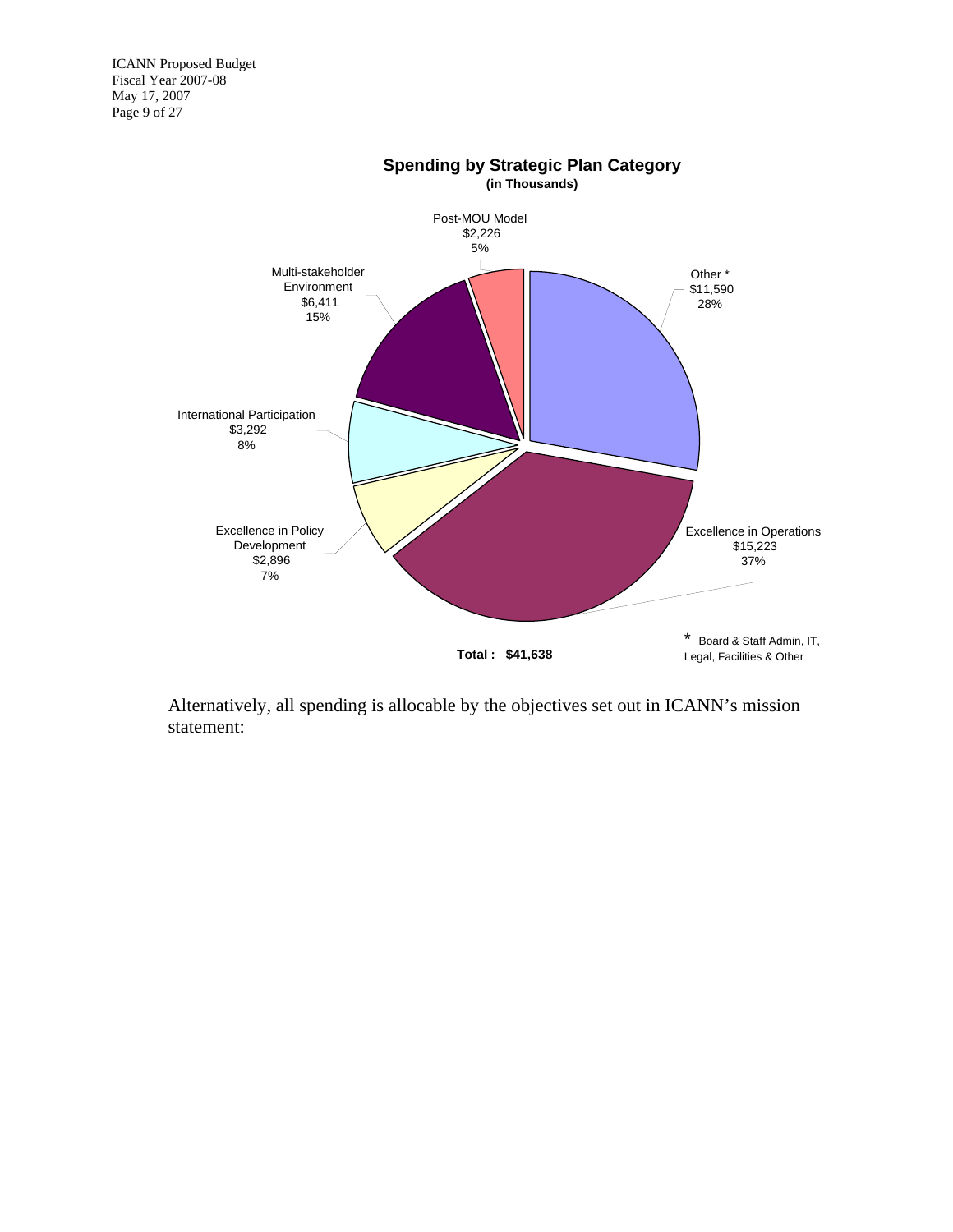

As described in the published operating plan, the budget was created giving specific consideration to each of the areas of key focus included in the plan. Resources in the form of staff and funding for outside service, travel, meeting, administrative costs (including equipment, logistics and other purchases), and capital equipment were identified and earmarked.

Expense growth of \$6.9MM in the budget has been driven by the highest priority initiatives which are listed below. While none of these initiatives are new to ICANN, in FY 08, they are scheduled to begin a new phase of execution.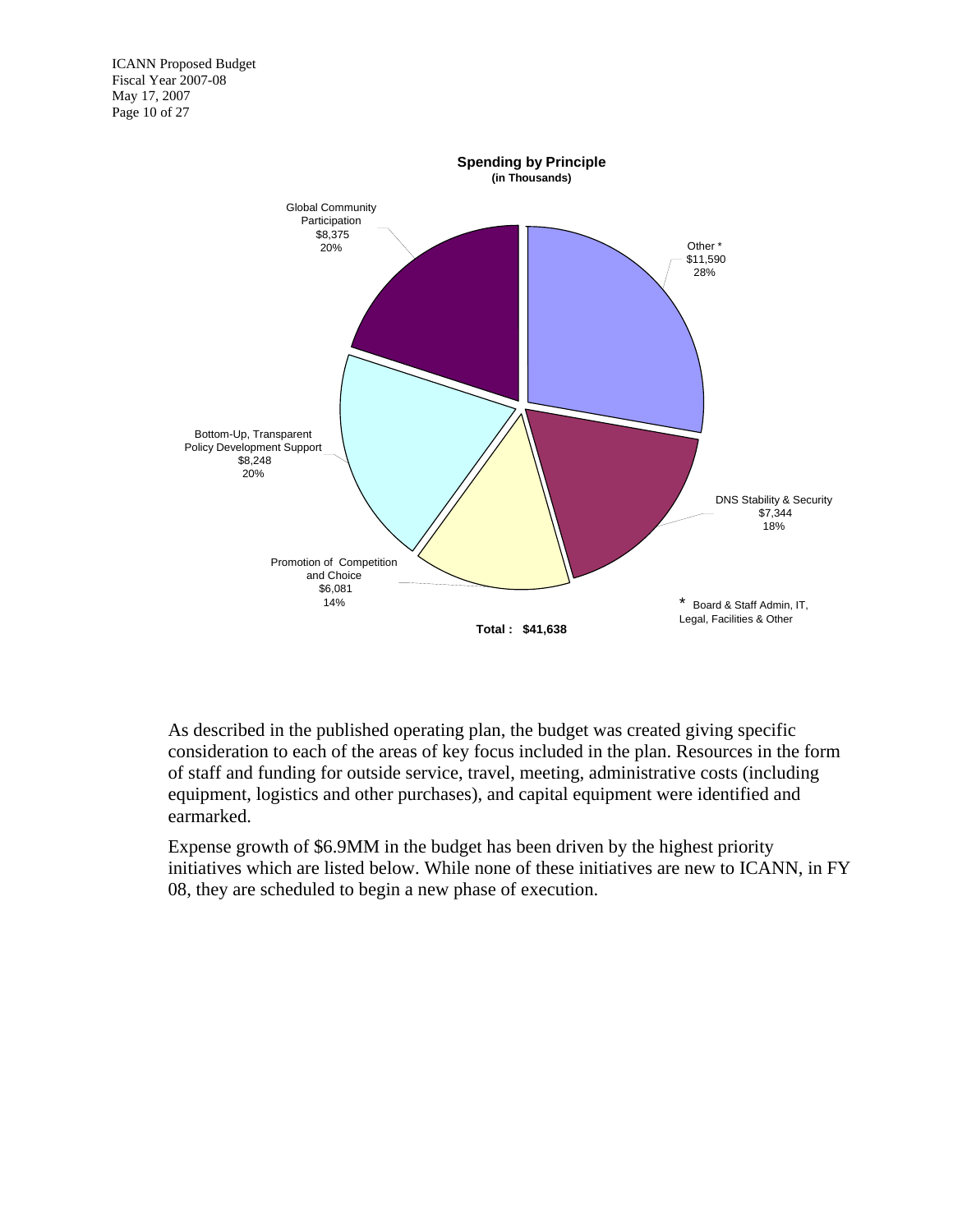<span id="page-10-0"></span>

| <b>Initiative</b>                  | Spending* |
|------------------------------------|-----------|
| gTLD Start-up                      | \$1,647K  |
| Outreach - Fellowship & ALAC       | \$1,068K  |
| <b>IDN</b>                         | \$988K    |
| <b>IANA</b> Automation             | \$735K    |
| Compliance                         | \$831K    |
| Legal - major initiative support   | \$708K    |
| <b>Registrar Data Escrow</b>       | \$536K    |
| Economist/Market Analysis          | \$400K    |
| Total                              | \$6,913K  |
| * Includes capital, as appropriate |           |

Taking into account that these numbers include no overhead allocation, this \$6.9MM increase essentially explains the increase in budget for this coming year. Additionally, further resources have been directed towards areas that have direct benefit to ICANN constituencies by improving efficiencies and decreasing costs in internal functions. In particular, there are absolute spending decreases in several support functions:

- Technical Operations
- Human Resources
- Finance
- Program Management.

## <span id="page-10-1"></span>**Budgeting for Ongoing Operations and Increasing Activity Levels**

In addition to this focus on key implementation efforts, ICANN must also sustain ongoing operations. Those ongoing efforts sustain regular operations such as providing IANA services, and the registrar and registry liaison functions. Ongoing operations also provide administrative support for project work and infrastructure. These efforts include rent, utilities, technical support, and connectivity.

These efforts, and the resources required to sustain them, continue to grow. For example, the numbers of gTLD registrars and registries continue to increase, as do the ICANN activities providing services to them. The present policy development process to introduce new TLDs will ensure that ICANN requirements to support this DNS segment will continue to grow.

In addition, ICANN supports an increasing number of policy development efforts of significant complexity. Examples of Policy work that is currently supported and continues to grow are: the New gTLD PDP, the Registry Contractual Conditions PDP, IDN GNSO working group, the joint ccNSO-GAC IDN policy development work, the working group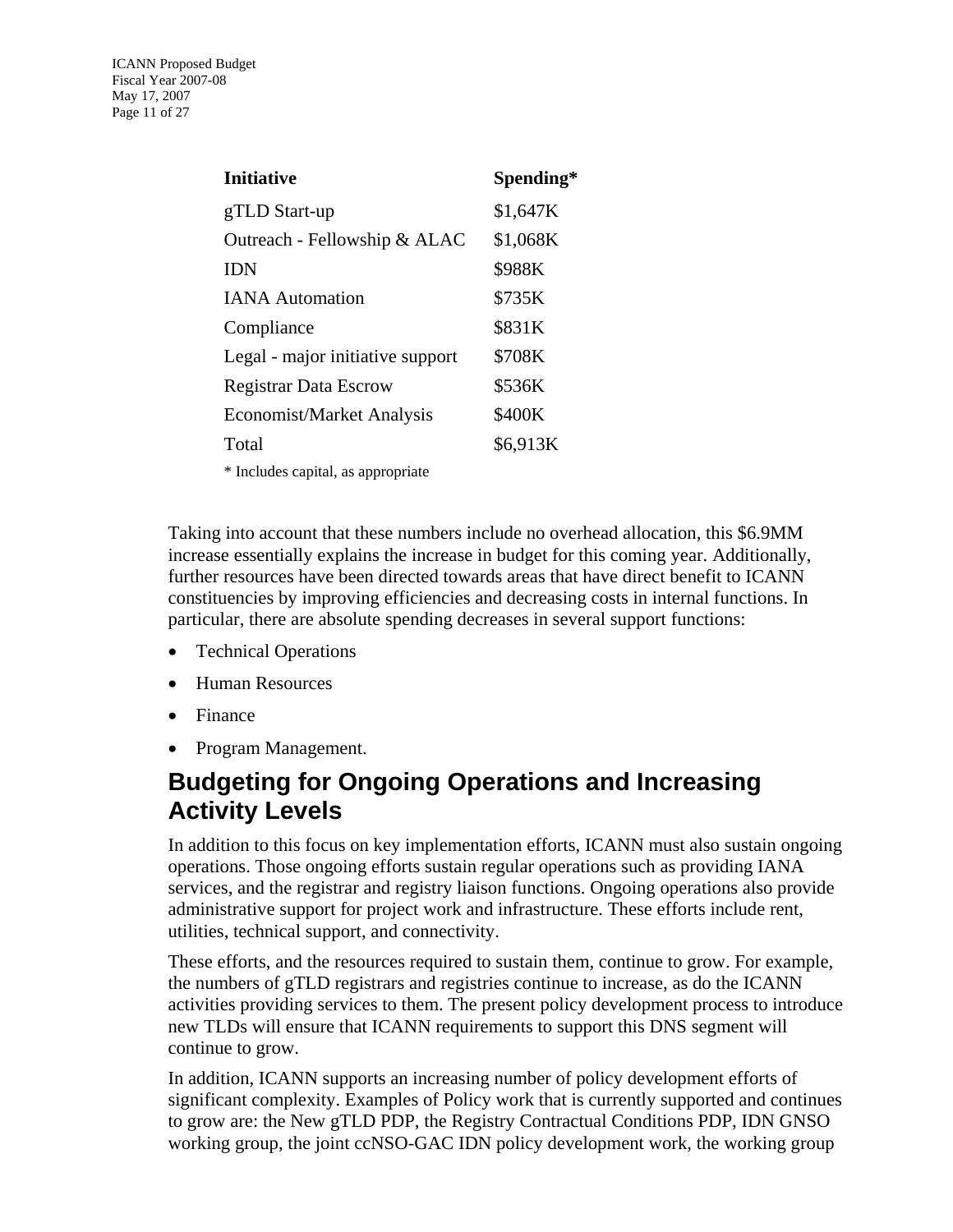<span id="page-11-0"></span>on reserved names, the working group on protection of intellectual property rights, the Whois PDP, the implementation of the Whois policy on conflict of National Laws, and anticipated conclusion of policy development advice concerning the WIPO recommendations. The policy development support group is also supporting the ICANN organisational review processes described above.

The regional liaison group continues increased outreach activities in an economical manner where several regional representatives are working globally without the expense of establishing regional offices.

ICANN will continue to monitor and publish metrics that affect its workload. This is particularly important as ICANN grows in resource expenditures to ensure that expenditures are made in an effective, economical manner.

# <span id="page-11-1"></span>**Capital Budget**

In FY 08, ICANN is adopting a formal capital budget (as approved by the Board Finance Committee). This is a standard accounting practice, and allows the financial statements to better reflect actual business expenses over time, particularly when there are periodic large capital expenses.

As indicated in the table below, most of these capital items are related to improving ICANN's infrastructure. Among these are significant investments in a storage area network and backup software, to improve efficiency and as an important step towards disaster planning. Additionally, there is funding to replace an out-grown phone system. Further L-Root expansion and an amount for furniture and fixtures related to ICANN's likely facility move.

Significant additional capital items were deferred until FY 09. Among these are replacement of end-of-life financial system and a document management system.

#### **Major Capital Items**

| <b>DNSSEC</b> hardware (IANA)         | \$54K  |
|---------------------------------------|--------|
| <b>Data Center Relocation</b>         | \$160K |
| Storage Area Network (SAN)/Backup     | \$303K |
| Avaya Phone System (timed with move)  | \$120K |
| Web-based project management software | \$17K  |
| Inquiry processing system             | \$80K  |
| Due Diligence Software                | \$25K  |
| L Root                                | \$650K |
| Furniture/Fixtures (new office)       | \$182K |
|                                       |        |

 $Total$   $$1,591K$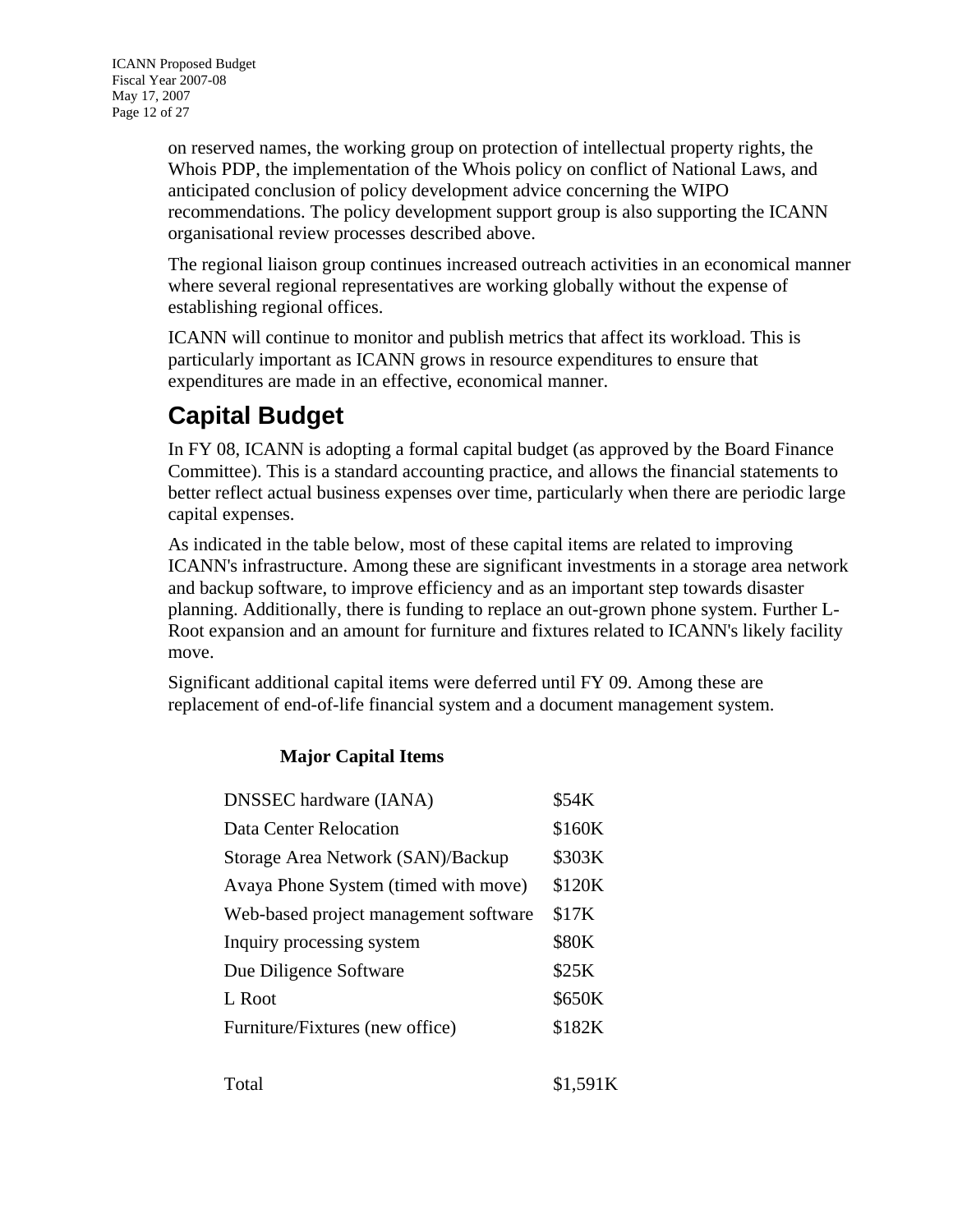# <span id="page-12-1"></span><span id="page-12-0"></span>**Proposed Revenues**

ICANN's fee structure will remain consistent with that of the last fiscal year. Increases in total revenues will derive primarily from growth in the domain name space and fees accruing from the negotiation of the .NET agreement.

# <span id="page-12-2"></span>**gTLD Registrar Fees**

#### <span id="page-12-3"></span>**Registrar-Level Transaction Fees**

In previous fiscal years, the fee per transaction has been \$0.25. ICANN proposes the same fee for fiscal year 2007-08 but recognises that the registrars and ICANN agreed to a \$0.03 discount in fiscal year 2006-07. The budget detail below describes expected revenue for both levels of transaction fee. While both revenue levels exceed anticipated expense levels, the \$0.25 fee more closely accommodates ICANN cash reserve targets. These projections are based upon recent transaction levels and growth rates. In three of the past four quarters, transaction volumes fell or remained essentially flat. As part of the anticipated registrar component of the budget approval process, ICANN anticipates again offering a \$0.03 cent discount. Each "transaction" will be defined as one-year domain registration increment caused by a successful add renewal or transfer command. Consistent with previous years, domains deleted within the "add or auto-renew" grace periods will not be charged a transaction fee (however, see the restrictions on per-registrar fee forgiveness described below).

The per-transaction fee will continue to be charged for each one-year increment of every transaction (e.g. the fee for a three-year renewal will be US\$0.75), and registrars will continue to have the option to "defer" payment of the fees for the years beyond one for each transaction.

#### <span id="page-12-4"></span>**Per-Registrar Fees**

Per-registrar fees will also continue at current levels in the aggregate. Each ICANNaccredited registrar will continue to pay a fixed fee of US\$4,000, plus a per-registrar variable fee totalling US\$3.8 million divided among all registrars. The per-registrar fee is based upon the validated concept that ICANN expends the same quantum of effort in providing services to a registrar regardless of the size of that registrar.

Depending on registrar size and activity, some registrars will continue to be eligible for "forgiveness" of two-thirds of the standard per-registrar variable fee. The criteria for eligibility for partial forgiveness will be as follows: the registrar must have fewer than 350,000 gTLD names under its management, the registrar must not have more than 200 attempted adds per successful net add in any registry, and it must not have more than five percent (5%) of added names deleted during the add-grace period from any registry that offers an add-grace period.

Thus far, in fiscal year 2006-07, 136 registrars (representing 15% of all registrars) were granted forgiveness out of 433 registrars that applied for forgiveness. The applications of the remaining 297 were rejected.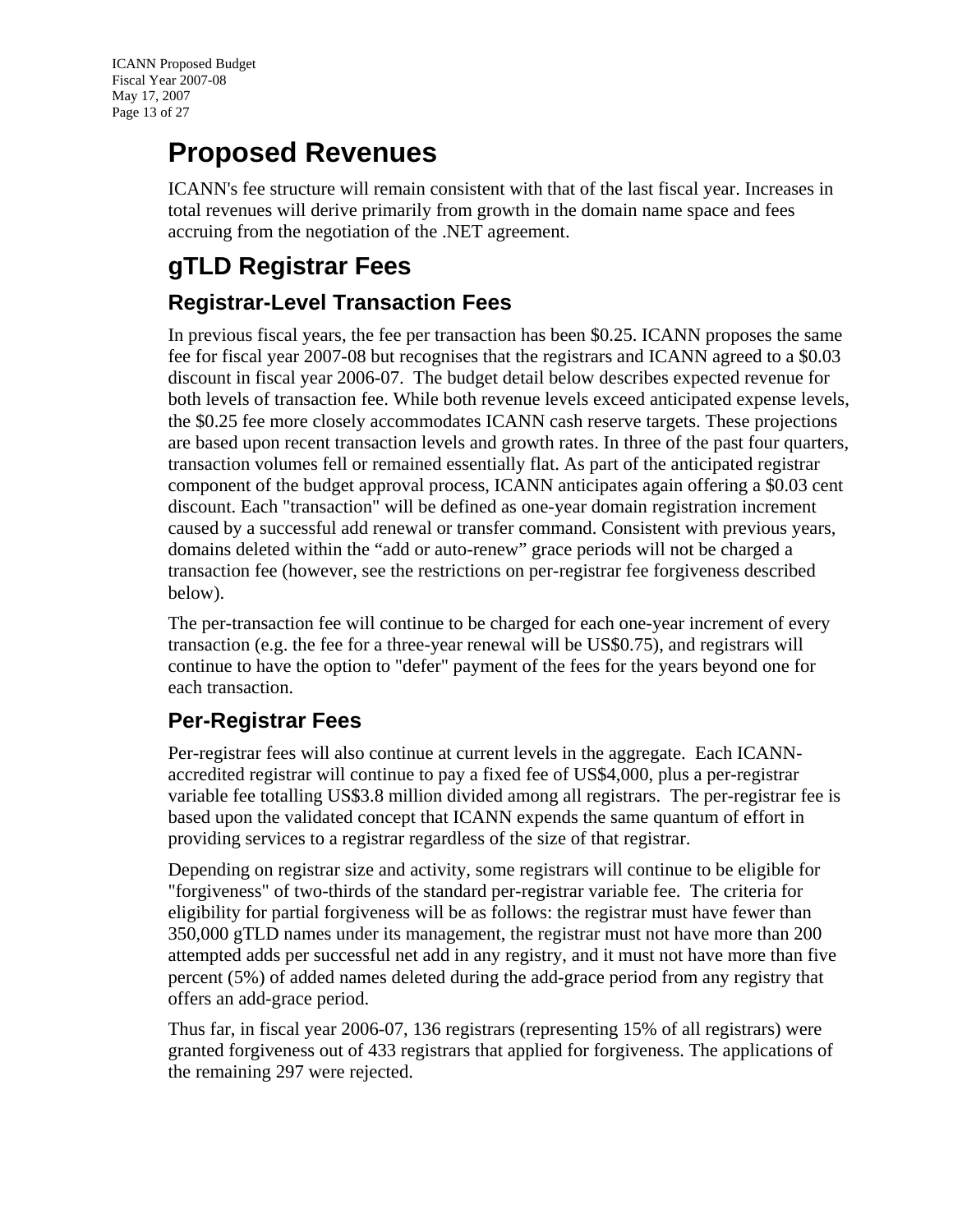# <span id="page-13-1"></span><span id="page-13-0"></span>**gTLD Registry Fees**

Fees from gTLD registries are described in detail in the accompanying budget schedule and notes. These fees continue to grow in proportion to the total of ICANN funding even as ICANN continues to explore additional sources of funding.

In fulfilment of its obligation to develop alternate sources of revenue, ICANN has proposed the implementation of registry-level transaction fees. Transaction fees will serve to increase ICANN revenues then enable revenues to grow in proportion to growth in the DNS.

ICANN has signed agreements with .NET, .BIZ, .INFO, .NAME, .ORG. .PRO, .ASIA, .CAT. .JOBS, .MOBI, .TEL, .TRAVEL, and .TEL registries. These agreements call for per-transaction fees. Importantly, ICANN agreement for the operation of the .COM registry contributes significantly to the ICANN budget through a fixed fee arrangement.

## <span id="page-13-2"></span>**ccTLD Contributions**

Many ccTLDs have expressed support of the ICANN model and the understanding of the value that model provides. There have also been expressions that a consistent structure by which the ccTLD provide fees to ICANN must be developed. Mechanisms for funding are determined by the ccTLDs, through the ccNSO. Members of the ccNSO have developed fee targets for ccTLDs based upon the number of registrations.

ICANN has completed agreements in the form of accountability frameworks with 23 ccTLDs. In addition, ICANN has agreements with 13 other ccTLDs. Most of these agreements specify fees to be paid to ICANN. In consideration of the fee model and agreements executed, ICANN has increased the expectation of fee receipts for this period by 20% over the current fiscal year. It is expected that the fee structure will be fully implemented in the upcoming months and, as a result, fee receipts from ccTLDs will grow in the upcoming fiscal years.

# <span id="page-13-3"></span>**Regional Internet Registries**

With the execution of the MoU between the NRO and ICANN, it was expected that the RIRs would release fees that have been held in escrow. The RIRs renewed that commitment at the ICANN meeting in Lisbon.

In fiscal year 2004-05, based upon discussions with an RIR representative, ICANN budgeted RIR contributions equal to 10% of the previous year's budget. The predicted contributions of \$823K represented a 54% increase over the previous year's budget. In fiscal year 2005-06, 2006-07 and now in 2007-08, ICANN has asked for the same amount.

Finally, it is important to note the RIRs provide funding to ASO meetings, staff support for the ASO, and travel and attendance at the ICANN meetings.

## <span id="page-13-4"></span>**Alternate Sources of Revenue**

Sound business planning dictates that ICANN continue to develop alternate sources of funding in order to provide a more robust revenue base. Specifically, these sources should include the ccTLDs, the RIRs, new gTLDs, and other interested parties.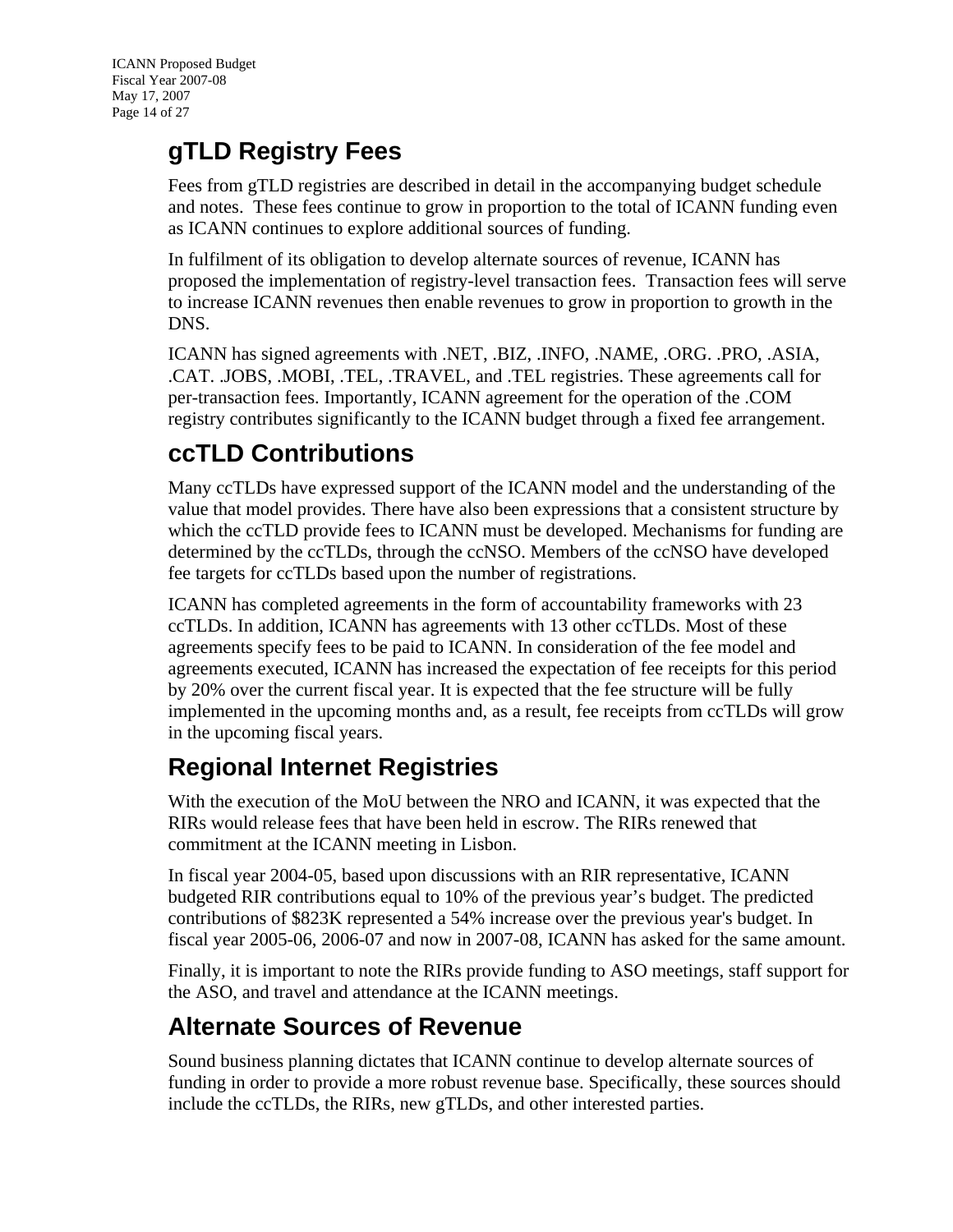- <span id="page-14-0"></span>• ICANN has continued to accelerate the execution of frameworks of accountability with ccTLDs. One aspect of these discussions is how to secure a more consistent base of funding from these stakeholders.
- ICANN is presently completing the policy development process for designating new TLDs. Implementation of the policy is a significant deliverable of this budget. Depending upon the business model of each, ICANN will realize some reasonable revenue stream from each TLD commencing in fiscal year 2008-09.
- ICANN continues dialogue with several stakeholders who view a strong, vibrant ICANN as necessary for the stability of the Internet and therefore necessary for the stability of substantial business segments these stakeholders manage. These stakeholders have indicated that there is a substantial opportunity for commercial organisations that benefit directly from successful operation of ICANN's functions to contribute to a global security fund. With that in mind, ICANN is engaging not only these stakeholders but also other commercial entities that profit from the stability and operation of the Internet as well as the underwriters who profit from Internet interoperability.

ICANN expects some impact from these sources during the upcoming fiscal years. As revenues increase from new sources, fees accruing from existing substantial contributors, such as the registrars will be reduced.

### <span id="page-14-1"></span>**Investment Income**

ICANN expects to receive investment income from the investment of the operating reserve fund it recently established.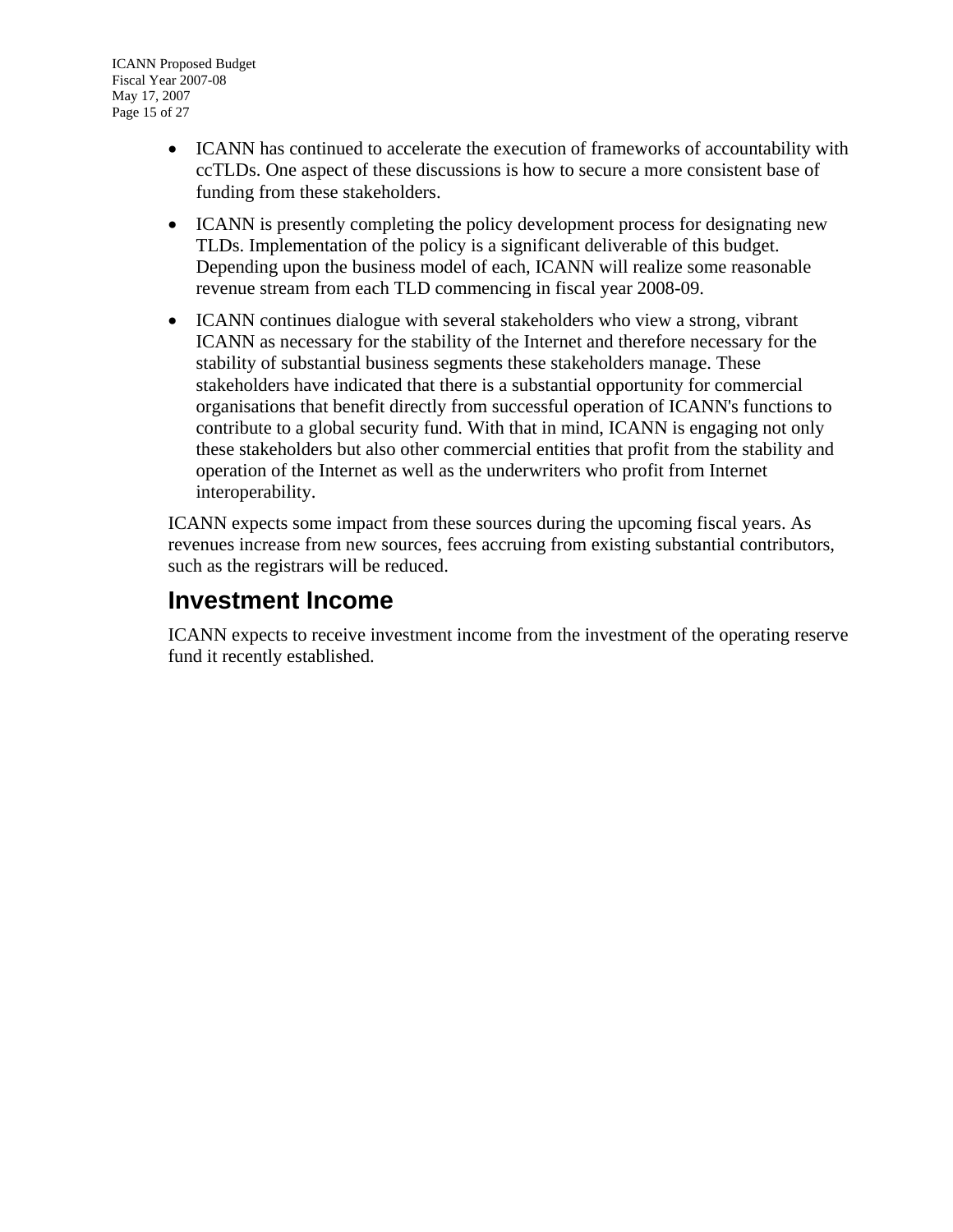## <span id="page-15-0"></span>**Sources and Uses of Revenue**

As described above, sources of ICANN revenue continue to evolve and increased diversification is sought. This budget's revenue sources are described by:





<span id="page-15-1"></span>Uses of those revenues include:

- Expense: \$39.5MM
- Capital Expenditures: \$1.6MM
- Contingency: \$2.0MM
- Contribution to Strategic Reserves: \$3.4MM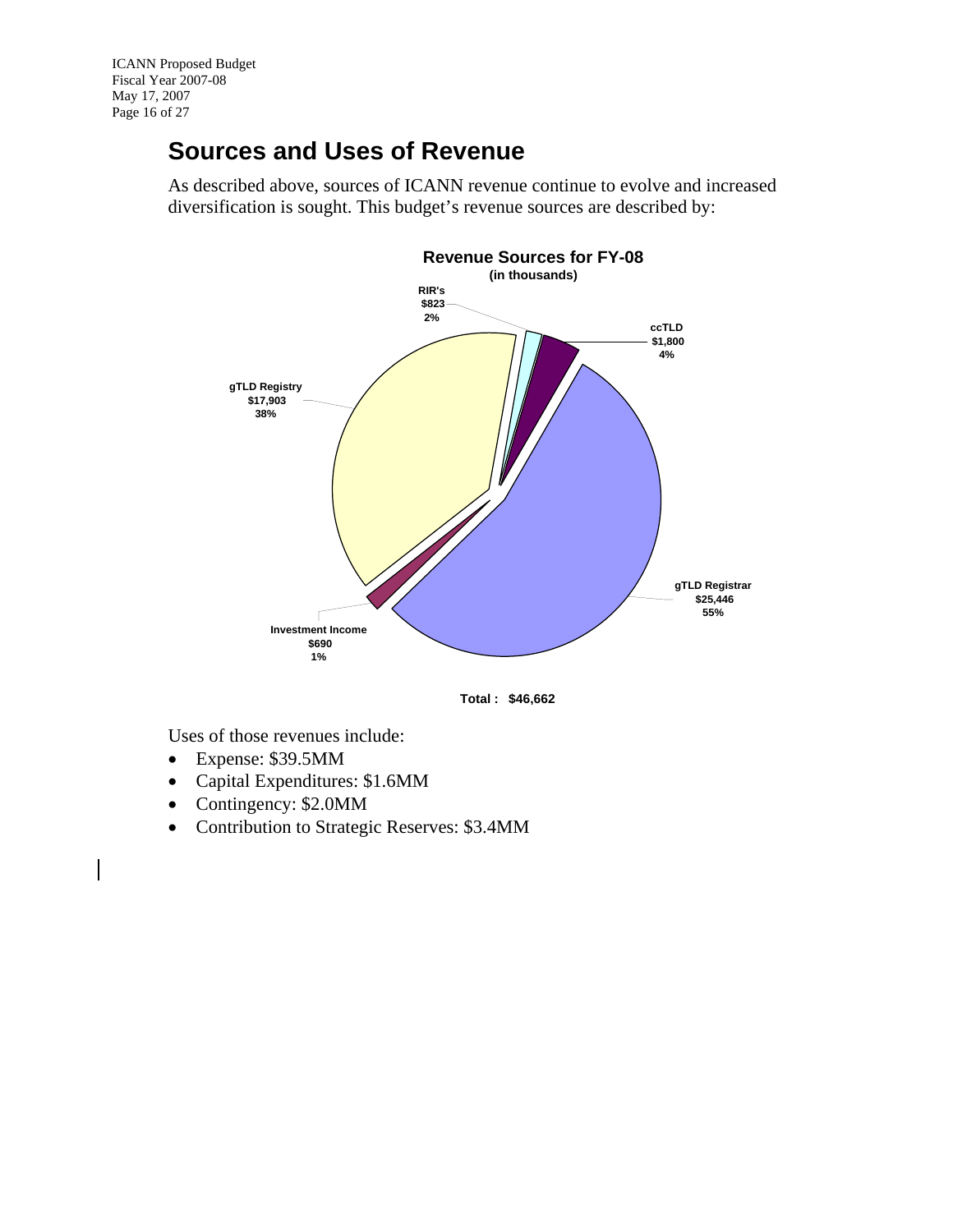

Additional details regarding uses of revenue, with respect to expenses, are described by: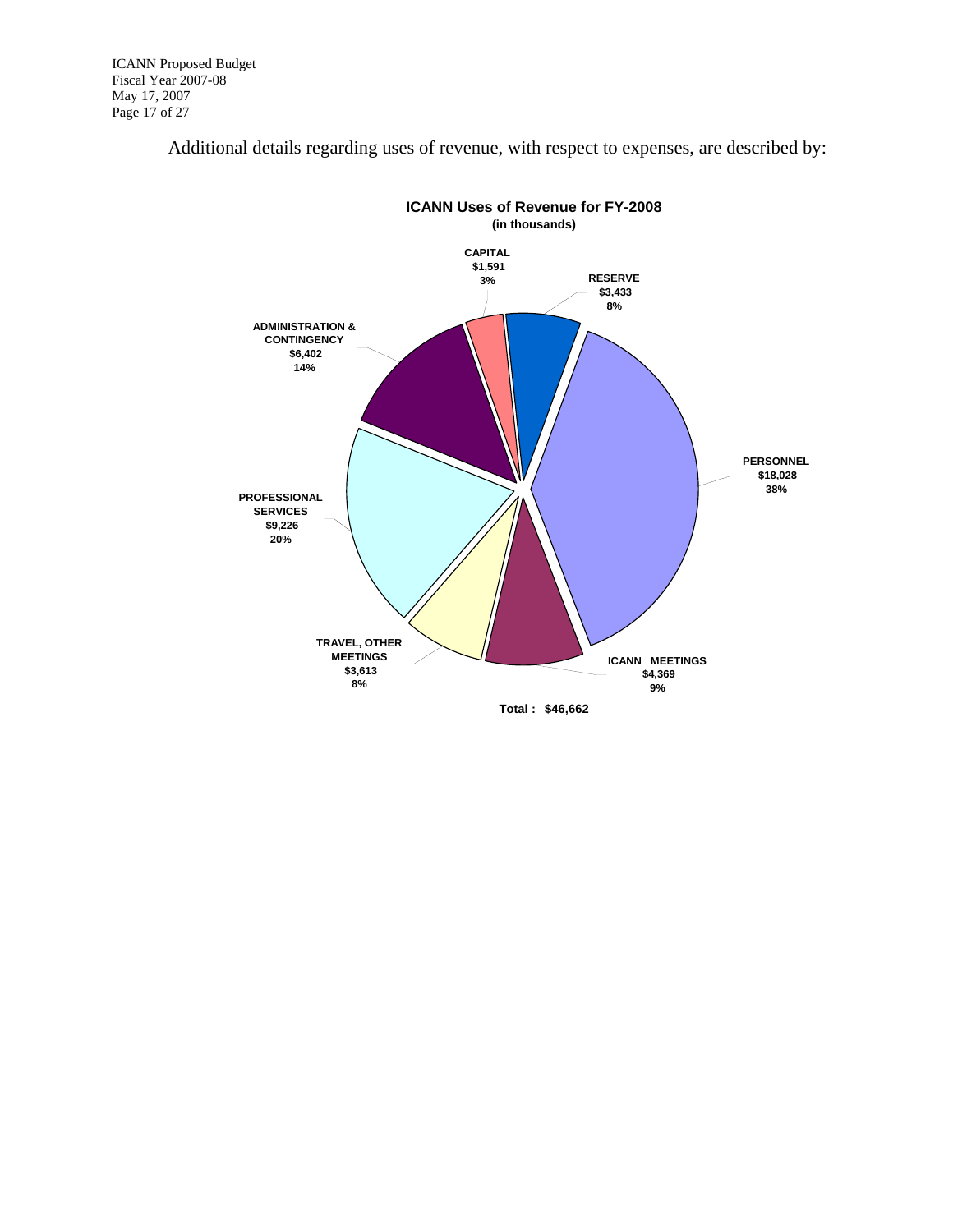# <span id="page-17-0"></span>**FY 2007-2008 Revenue Projection**

<span id="page-17-1"></span>

|                                                        | Jul-Sep '07  | Oct-Dec '07  | Jan-Mar '08  | Apr-Jun '08  | <b>Total FY08</b> | <b>Notes</b> |
|--------------------------------------------------------|--------------|--------------|--------------|--------------|-------------------|--------------|
|                                                        |              |              |              |              |                   |              |
| gTLD Registrar                                         |              |              |              |              |                   |              |
| <b>Revenues</b>                                        |              |              |              |              |                   |              |
| <b>Transaction Based</b><br>Registrar Fee (\$,25)      | \$ 5,132,671 | \$5,132,671  | \$5,132,671  | \$ 5,132,671 | \$20,530,684      | (1)          |
| <b>Transaction Fee</b><br>Discount (\$.03)             | (\$615,921)  | (\$615,921)  | (\$615,921)  | (\$615,921)  | (\$2,463,684)     | (1)          |
| <b>Transaction Based</b><br><b>Registrar Fee (net)</b> | \$4,516,750  | \$4,516,750  | \$4,516,750  | \$4,516,750  | \$18,067,000      | (1)          |
| Variable Registrar<br><b>Support Fee</b>               | \$950,000    | \$950,000    | \$950,000    | \$950,000    | \$3,800,000       | (2)          |
| <b>Registrar Application</b><br>Fees                   | \$18,750     | \$18,750     | \$18,750     | \$18,750     | \$75,000          | (3)          |
| <b>Annual Registrar</b><br><b>Accreditation Fees</b>   | \$919,322    | \$279,322    | \$610,169    | \$591,187    | \$2,400,000       | (4)          |
| <b>Deferred Transaction</b><br>Fees 2004-05            | \$0          | \$22,500     | \$51,800     | \$42,000     | \$116,300         | (5)          |
| <b>Deferred Transaction</b><br>Fees 2005-06            | \$83,000     | \$95,000     | \$117,000    | \$82,000     | \$377,000         | (6)          |
| <b>Deferred Transaction</b><br>Fees 2006-07            | \$150,000    | \$160,000    | \$150,000    | \$150,000    | \$610,000         | (7)          |
| <b>Subtotal: Registrar</b><br><b>Revenues</b>          | \$6,637,822  | \$6,042,322  | \$6,414,469  | \$6,350,687  | \$25,445,300      |              |
| <b>Registry Revenues</b>                               |              |              |              |              |                   |              |
| gTLD Registries                                        | \$4,728,081  | \$4,7280,81  | \$4,738581   | \$4,728,081  | \$18,922,824      | (8)          |
| <b>IP Address Registries</b>                           | \$205,750    | \$205,750    | \$205,750    | \$205,750    | \$823,000         | (9)          |
| <b>Subtotal: Registry</b><br><b>Revenues</b>           | \$4,933,831  | \$4,933,831  | \$4,944,331  | \$4,933,831  | \$19,745,824      |              |
| ccTLD Registry<br>Revenues                             |              |              |              |              |                   |              |
| ccTLD Registry Fees                                    | \$55,000     | \$57,000     | \$350,000    | \$116,000    | \$578,000         |              |
| <b>ccTLD Voluntary</b>                                 |              |              |              |              |                   |              |
| <b>Contributions</b>                                   | \$0          | \$0          | \$611,000    | \$611,000    | \$1,222,000       |              |
| <b>Subtotal: ccTLD Fees</b><br>& Contributions         | \$55,000     | \$57,000     | \$961,000    | \$727,000    | \$1,800,000       | (10)         |
| <b>Investment Income</b>                               | \$250,000    | \$250,000    | \$250,000    | \$250,000    | \$1,000,000       |              |
| <b>Less Bad Debt or Bad</b><br><b>Debt Allowance</b>   | (\$328,933)  | (\$312,543)  | (\$348,983)  | (\$339,645)  | (\$1,329,354)     | (11)         |
| <b>Total Revenues</b>                                  | \$11,547,670 | \$10,970,610 | \$12,221,617 | \$11,921,873 | \$46,661,770      |              |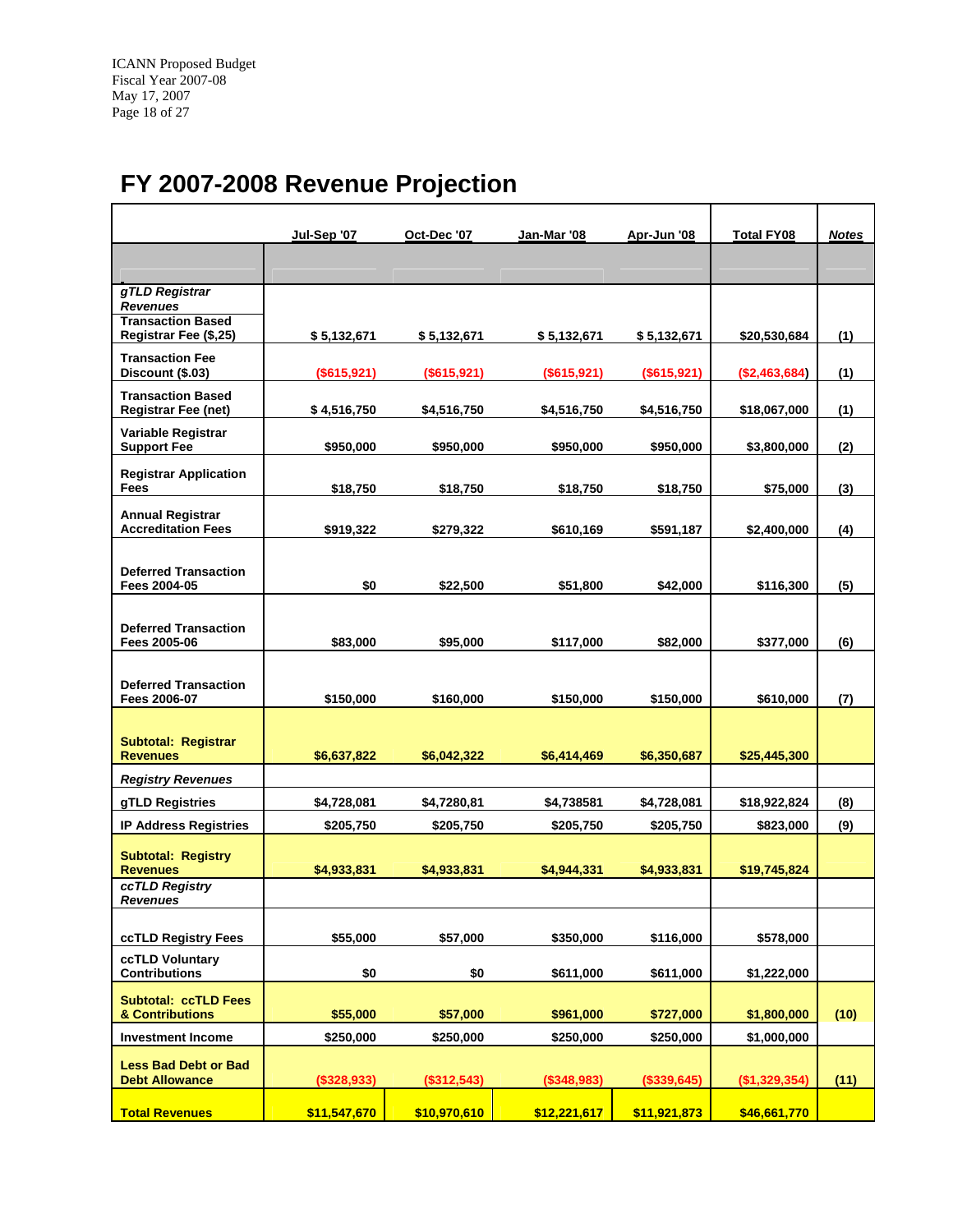ICANN Proposed Budget Fiscal Year 2007-08 May 17, 2007 Page 19 of 27

#### **Notes:**

- (1) \$0.25 less assumed \$.03 discount per transaction; fee remains consistent with 2006-07 and assumes conservative growth in number of registrations
- (2) Pending gTLD registrar approval: assumes same fee as previous year
- (3) Based upon 30 accreditation applications
- (4) Based upon reduction to approximately 600 registrars
- (5) Deferred transaction revenue for 2004-05
- (6) Deferred transaction revenue for 2005-06
- (7) Deferred transaction revenue for 2006-07
- (8) Projected fees from each gTLD registry

| gTLD           |              |                                                                              |
|----------------|--------------|------------------------------------------------------------------------------|
| Registry       | Amount       | Comment                                                                      |
| .com           | \$8,000,000  | per agreement with VeriSign                                                  |
| .net           | 8,225,148    | transaction based fees per agreement                                         |
| .org           | 1,014,176    | transaction based fees; pending conclusion of on-going<br>negotiations       |
| .biz           | 302,510      | transaction based fees per agreement                                         |
| .info          | 550,398      | transaction based fees per agreement;                                        |
| .museum        | 500          | per existing agreement (new agreement will not<br>materially affect revenue) |
| .coop          | 5,000        | per existing agreement (new agreement will not<br>materially affect revenue) |
| .aero          | 5,000        | per existing agreement (new agreement will not<br>materially affect revenue) |
| .name          | 55,000       | per existing agreement (new agreement will not<br>materially affect revenue) |
| .pro           | 121,900      | per existing agreement (new agreement will not<br>materially affect revenue) |
| .travel        | 79,816       | sTLD agreement approved; fixed and transaction<br>based fees                 |
| .jobs          | 38,544       | sTLD agreement approved; fixed and transaction<br>based fees                 |
| .mobi          | 450,000      | sTLD agreement approved; transaction based<br>fees                           |
| .cat           | 24,832       | sTLD agreement approved; fixed and transaction<br>based fees                 |
| .tel           | 50,000       | sTLD agreement approved; transaction based<br>fees                           |
| Total<br>gTLDs | \$18,922,824 |                                                                              |

- (9) RIR fees same as budgeted last year
- (10) Projects (approximately) 20% growth in fees received from ccTLDs pending completion of ccNSO developed fee plan
- (11) Allowance for non-collection of payments in certain areas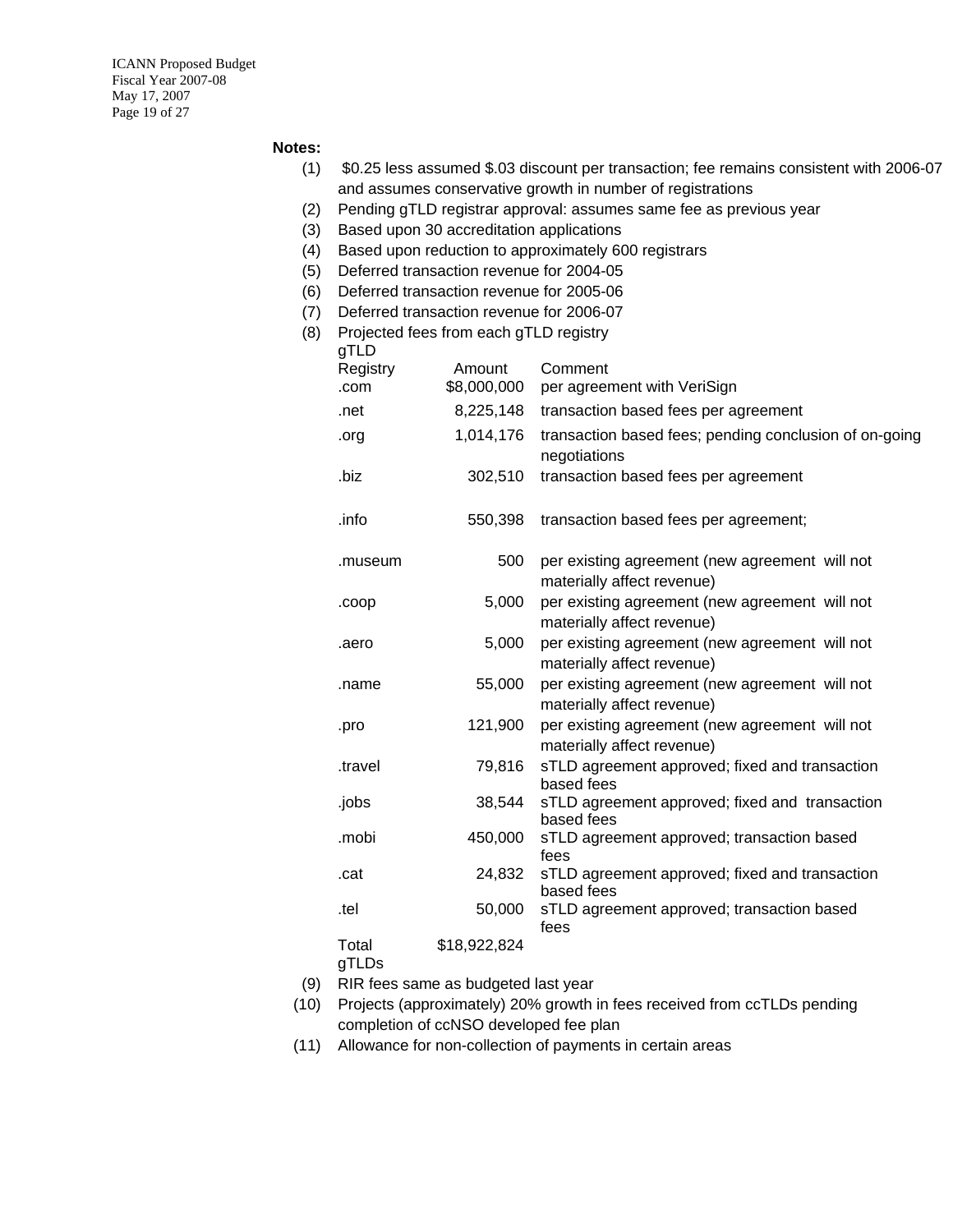

That portion of Uses of Revenue that are Expenses can be described by: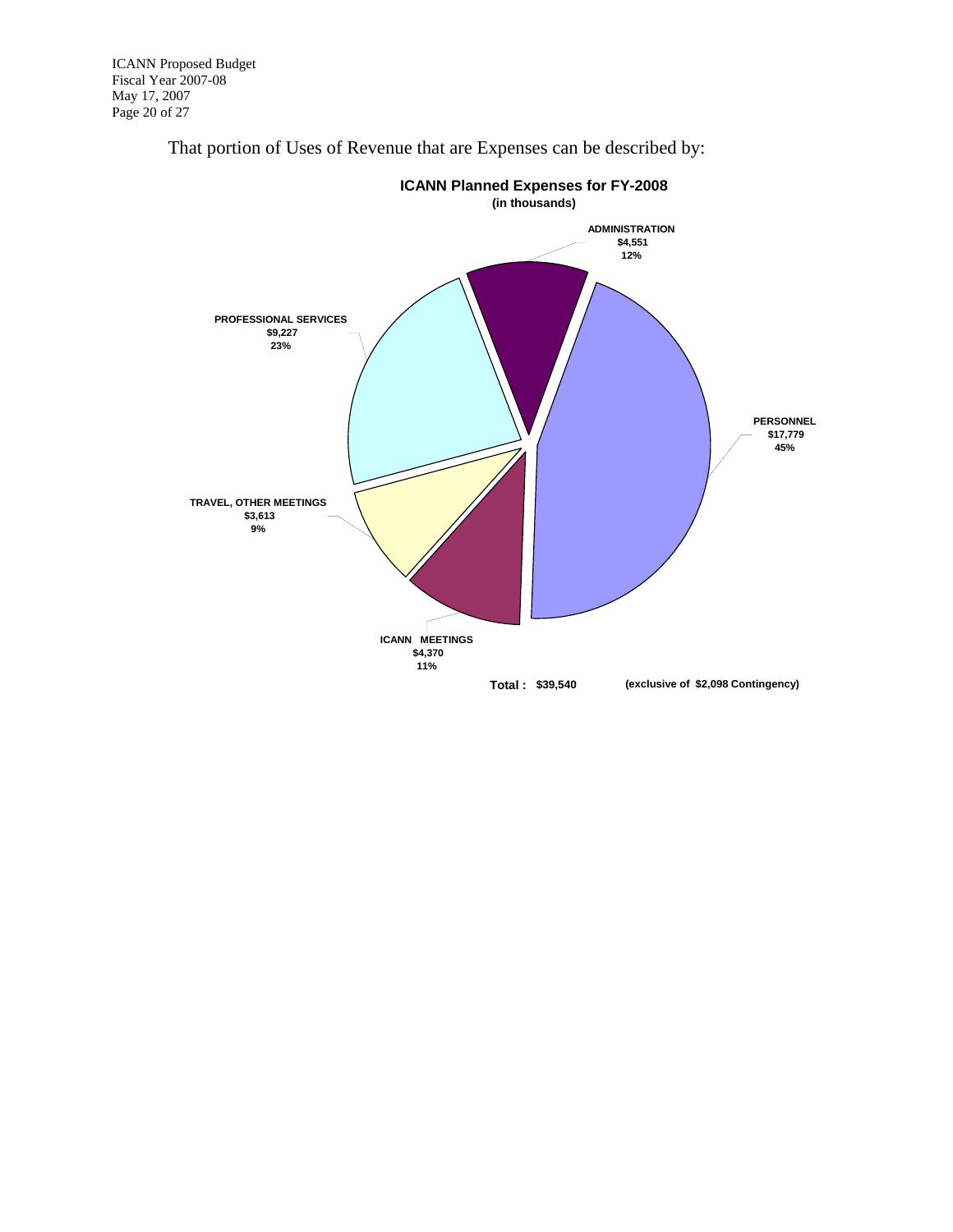

#### Additional detail regarding expense spending is provided by:

**Total : \$41,638**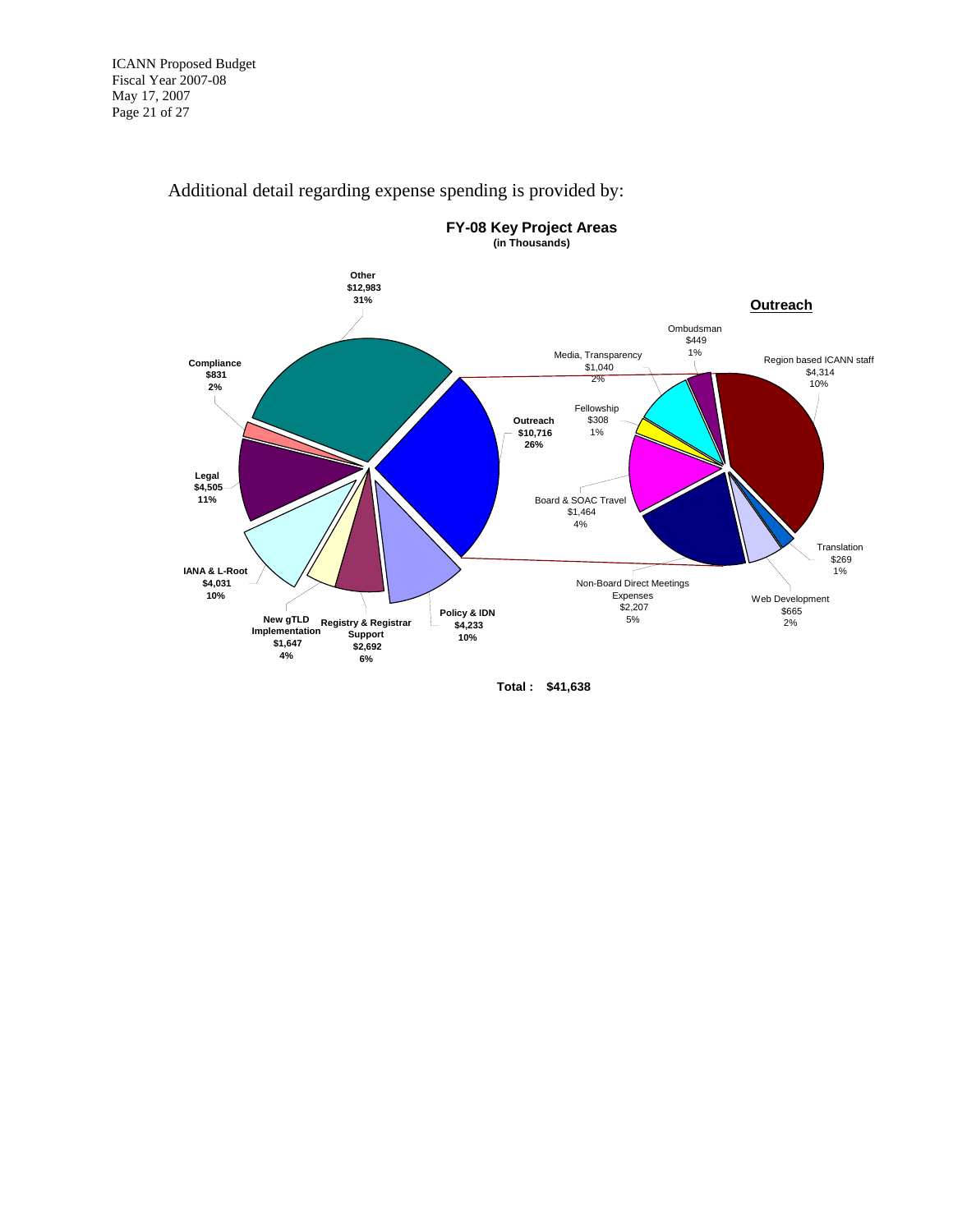<span id="page-21-0"></span>ICANN Proposed Budget Fiscal Year 2007-08 May 17, 2007 Page 22 of 27

## **Proposed Budget Schedules and Notes**

<span id="page-21-1"></span>

|                                               | 2006-2007<br>Approved<br>Budget* | Year-End<br><b>Total</b><br>Projection | <b>Difference</b><br>Projection<br>to Budget | <b>Proposed</b><br>2007-2008<br><b>Budget</b> | <b>Difference</b><br><b>Budget to</b><br><b>Budget</b> | <b>Difference</b><br><b>Budget to</b><br>Projection | <b>See</b><br>Note:<br>in Tex |
|-----------------------------------------------|----------------------------------|----------------------------------------|----------------------------------------------|-----------------------------------------------|--------------------------------------------------------|-----------------------------------------------------|-------------------------------|
| <b>EXPENDITURES</b>                           |                                  |                                        |                                              |                                               |                                                        |                                                     |                               |
| <b>Staff Full-Time at Year-End</b>            | 89                               | 86                                     | (3)                                          | 107                                           | 18                                                     | 21                                                  | (1)                           |
| <b>Base Expenditures</b>                      |                                  |                                        |                                              |                                               |                                                        |                                                     |                               |
| Personnel                                     | \$13,264                         | \$13,264                               | 0                                            | \$17,797                                      | \$4,533                                                | \$4,533                                             | (2)                           |
| <b>Professional and Technical</b><br>Services | 7,404                            | 6,733                                  | (671)                                        | 9,203                                         | 1,799                                                  | 2,470                                               | (3)                           |
| Board Meetings & Other Travel                 | 6,200                            | 5,639                                  | (561)                                        | 7,637                                         | 1,437                                                  | 1,998                                               | (4)                           |
| Administrative & Systems                      | 3,256                            | 2,961                                  | (295)                                        | 6,333                                         | 3,077                                                  | 3,372                                               | (5)                           |
| <b>Capital Expenditures</b>                   | 510                              | 510                                    | 0                                            | 1,591                                         | 1,081                                                  | 1,081                                               | (6)                           |
| <b>Subtotal: Base Expenditures</b>            | \$30,634                         | \$29,107                               | (\$1,527)                                    | \$42,561                                      | \$11,927                                               | \$13,454                                            |                               |
| <b>Other Expenditures</b>                     |                                  |                                        |                                              |                                               |                                                        |                                                     |                               |
| <b>NomCom</b>                                 | 192                              | 192                                    | 0                                            | 219                                           | 27                                                     | 27                                                  | (7)                           |
| Ombudsman                                     | 339                              | 339                                    | 0                                            | 449                                           | 110                                                    | 110                                                 | (8)                           |
| <b>Subtotal: Other Expenditures</b>           | \$531                            | \$531                                  | $\bf{0}$                                     | \$668                                         | \$137                                                  | \$137                                               |                               |
| <b>Total Expenditures</b>                     | \$31,165                         | \$29,638                               | (\$1,527)                                    | \$43,229                                      | \$12,064                                               | \$13,591                                            |                               |

| <b>Base Revenues</b>                            |          |          |             |          |          |         |      |
|-------------------------------------------------|----------|----------|-------------|----------|----------|---------|------|
| gTLD Registrar Revenues                         |          |          |             |          |          |         |      |
| <b>Transaction Based Registrar Fee</b><br>(net) | \$14,617 | \$17,980 | \$3,363     | \$18,067 | \$3,450  | \$87    | (9)  |
| Variable Registrar Support Fee                  | 3,800    | 3,800    | 0           | 3,800    | 0        | (0)     | (10) |
| <b>Registrar Application Fees</b>               | 90       | 285      | 195         | 75       | (15)     | (210)   | (11) |
| <b>Annual Registrar Accreditation Fees</b>      | 640      | 3,156    | 2,516       | 2,400    | 1,760    | (756)   | (12) |
| <b>Deferred Revenue</b>                         |          |          |             | 1,103    | 1,103    | 1,103   |      |
| <b>Subtotal: Registrar Revenues</b>             | \$19,147 | \$25,221 | \$6,074     | \$25,445 | \$6,298  | \$224   |      |
| <b>Registry Revenues</b>                        |          |          |             |          |          |         |      |
| gTLD Registries                                 | 14,032   | 15,308   | 1,276       | 18,923   | 4,891    | 3,615   | (13) |
| <b>IP Address Registries</b>                    | 823      | 823      | $\Omega$    | 823      | 0        | 0       | (14) |
| <b>Subtotal: Registry Revenues</b>              | \$14,855 | \$16,131 | \$1,276     | \$19,746 | \$4,891  | \$3,615 |      |
| ccTLD Registry Revenues                         |          |          |             |          |          |         |      |
| ccTLD Registry Fees                             | 300      | 619      | 319         | 578      | 278      | (41)    |      |
| ccTLD Voluntary Contributions                   | 1,200    | 881      | (319)       | 1,222    | 22       | 341     |      |
| <b>Subtotal: ccTLD Contributions</b>            | \$1,500  | \$1,500  | $\mathbf 0$ | \$1,800  | \$300    | \$300   | (15) |
| Miscellaneous/Investment Income                 | 40       | 264      | 224         | 1,000    | 960      | 736     |      |
| Less: Bad Debt Allowance                        | 1,560    | 1,912    | 352         | 1,329    | (231)    | (533)   | (16) |
| <b>Total Revenues</b>                           | \$33,982 | \$41,204 | \$7,222     | \$46,662 | \$12,680 | \$5,458 |      |
| <b>Contribution to Reserve</b>                  | \$2,817  | \$11,566 | \$8,749     | \$3,433  | \$616    | $($)$   |      |

\* In April 2007, the Board approved a revised budget for FY 2006-07 which was \$188,000 higher than the amount originally approved in June 2006. Allocations among line items were also made to reflect changes in priorities.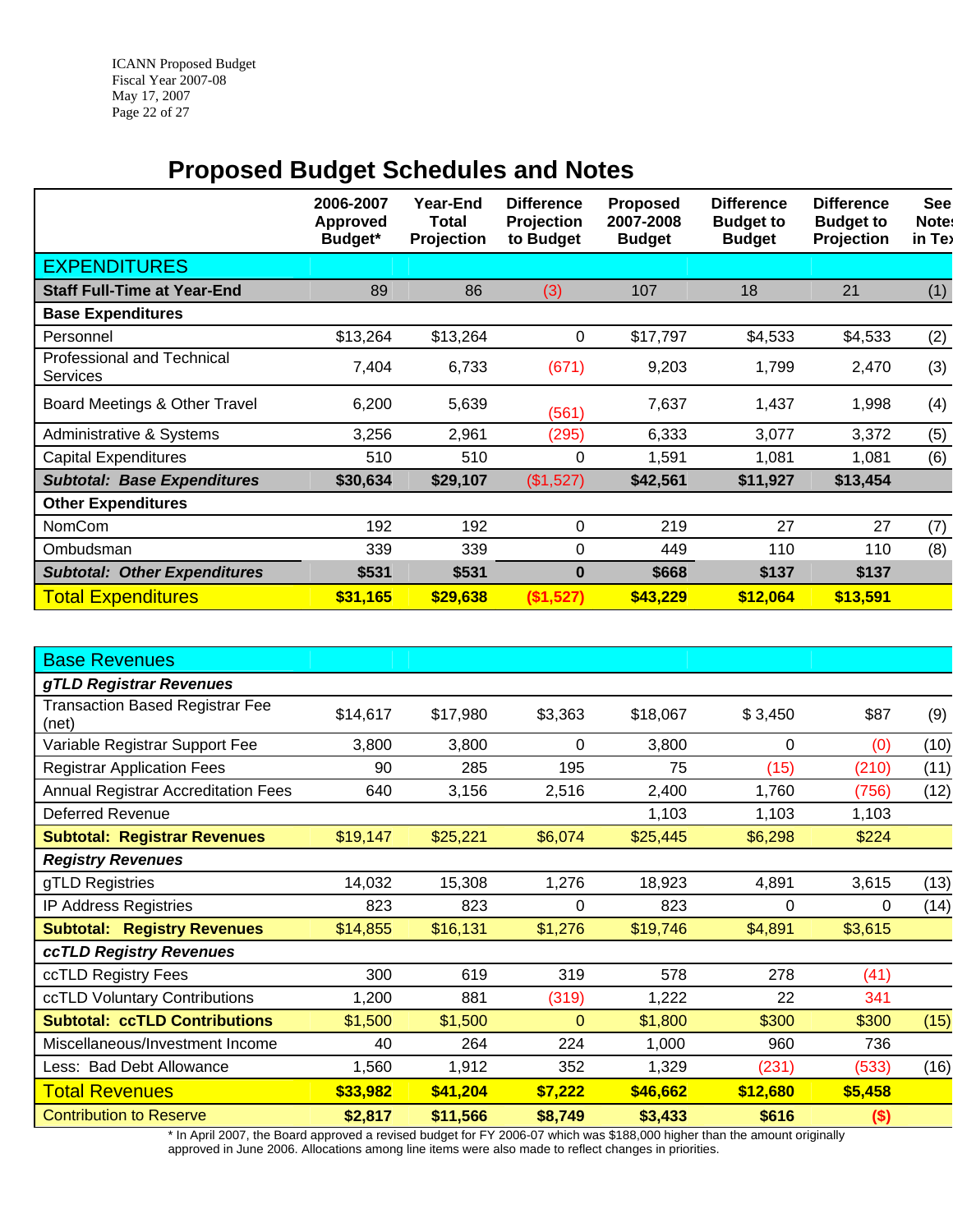## <span id="page-22-1"></span><span id="page-22-0"></span>**Notes to Fiscal Year 2007- 08 Expense and Revenue Projections**

(1) The fiscal year 2007-08 budget calls for a final staff size of 107 by the end of the fiscal year. This represents an increase of twenty-one positions beyond that budgeted in the previous fiscal year. Incremental staffing will address key initiatives and "business as usual" operational requirements as described below. Additionally, new staff will fulfil the requirements described in the succession plan – a key section of contingency planning.

Under the revised organisational structure, key new positions in each functional area include:

- Policy Development
	- o General Policy Manager, Policy Information Manager and Senior Policy Officer positions are to be added.
- Global Partnerships
	- o Regional Liaisons: Two additional regional liaisons that will serve the Asia/Pacific region.
	- o Security Fund Facilitator: will be hired to liaise with corporations to solicit funds to support the development of global internet security solutions.
- Stakeholder Messaging
	- o Knowledge Management Officer: This is not an incremental position to the prior year budget, but has been re-titled with a focus directly on corporate communications and public participation. This function will also support the Board.
	- o Knowledge Management Officer: A part-time dedicated officer to work solely with the Board.
	- o Web Developer: (a conversion from temporary to full time staff) to improve the ICANN website in accordance with the Operating Plan objectives and then to provide timely and meaningful content and also to provide access to the constituency groups in the ICANN community.
- Operations & Client Services
	- o Registry Liaison: A key initiative this year is for the development of the gTLD program. The budget, therefore, includes recruitment of key personnel essential to program success, including: new gTLD Program Manager, gTLD Process Manager and gTLD Dispute Resolution Process Manager.
	- o Compliance staff: In order to review and augment the organisation's compliance program, including its system for auditing material contracts for compliance by all parties to such agreements, ICANN will add two professional staff (a compliance staff of four) to ensure compliance in the following subject areas:
		- Whois service and accuracy obligations
		- Inter-registrar Transfers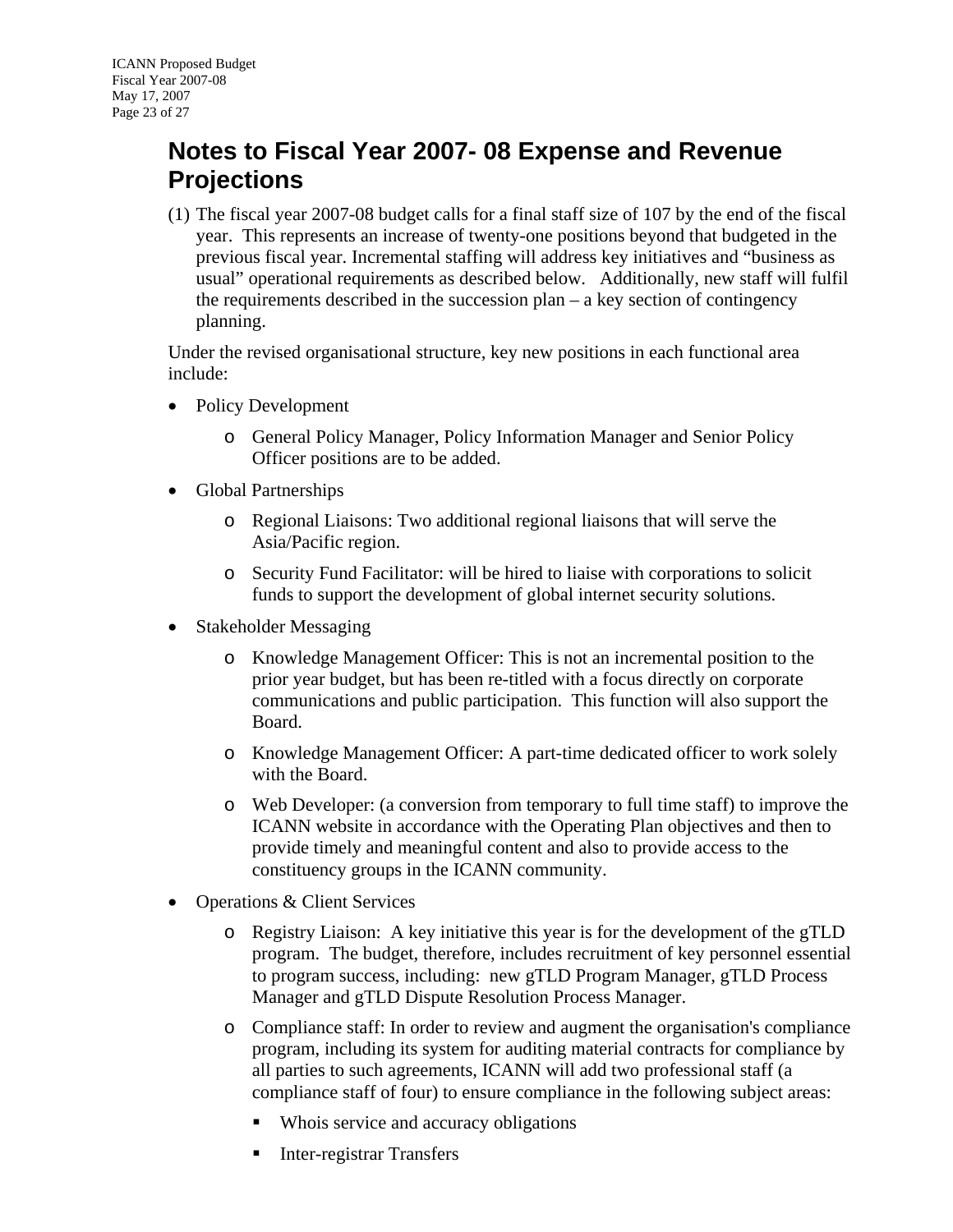- Agreements with registrars and registries
- o IDN project staff: Two full-time staff will be augmented by assignments from other departments to provide necessary expertise on a part-time basis as needed. The two full time staff are: IDN Technical Manager, and IDN Liaison Manager.
- o Registrar Liaison: In order to address potential failure issues relating to registrars and work to provide clear criteria for the addition of new registrars, a Registrar Failure Prevention & Recovery Specialist and Registrar Services Specialist will be hired.
- o IANA: A Software Engineer dedicated to supporting IANA's needs is included in the 2007-08 budget.
- o Counsel: A new attorney position has been added to support the legal efforts associated with the key initiative areas and increased litigation.

(2) This line item represents the costs associated with the personnel changes detailed in Note (1). Not all positions will be filled for the full 12 months. They will be filled in accordance with a planned growth model to ensure all efficiencies can be employed. Note that positions are considered full-time (except where noted) staff positions even though they may, in the interest of economy, be filled by contract personnel.

(3) This line item increased due to the outsourcing of services described in the Operating Plan. It also includes litigation expense. ICANN is presently involved in several suits. The amount budgeted for this line item has increased in relation to last year's budget and actual expenses. Additionally, ICANN is engaging the services of independent review panel services, limited public relations services, and other consultants who will be engaged if the effort is required and if their engagement represents real cost savings as compared to the expense of utilizing staff.

(4) This line item includes budget for ICANN meetings, Board travel and staff travel. ICANN meetings are expected to be more costly due to an anticipated increase in the fraction of funding from ICANN to decrease reliance on regional sources. Also included are ICANN attended or sponsored meetings as indicated in the operating plan. ICANN has included a provision to provide some assistance to selected volunteer members of the ICANN community who could not otherwise attend task force or other ICANN meetings. Travel assistance will be provided on a case-by-case basis only after the trip request is evaluated and deemed to have a value-added component for ICANN and the community.

(5) These costs, a major component of ICANN expenses, are forecasted to include moving expenses related to relocation of ICANN's offices, as well as significant resources for translation. A reason for the significant increase this year is that this item now includes Lroot, other Tech Ops support costs, and a company wide contingency of approximately 5%.

(6) Capital purchases include acquisitions of equipment over \$10,000 per item. This includes upgrades to IANA DNSSEC .ARPA implementation, furniture, fixtures and telephone equipment for the new ICANN offices, re-location of non-root server functions to off-site facilities in compliance with ICANN contingency improvements, root server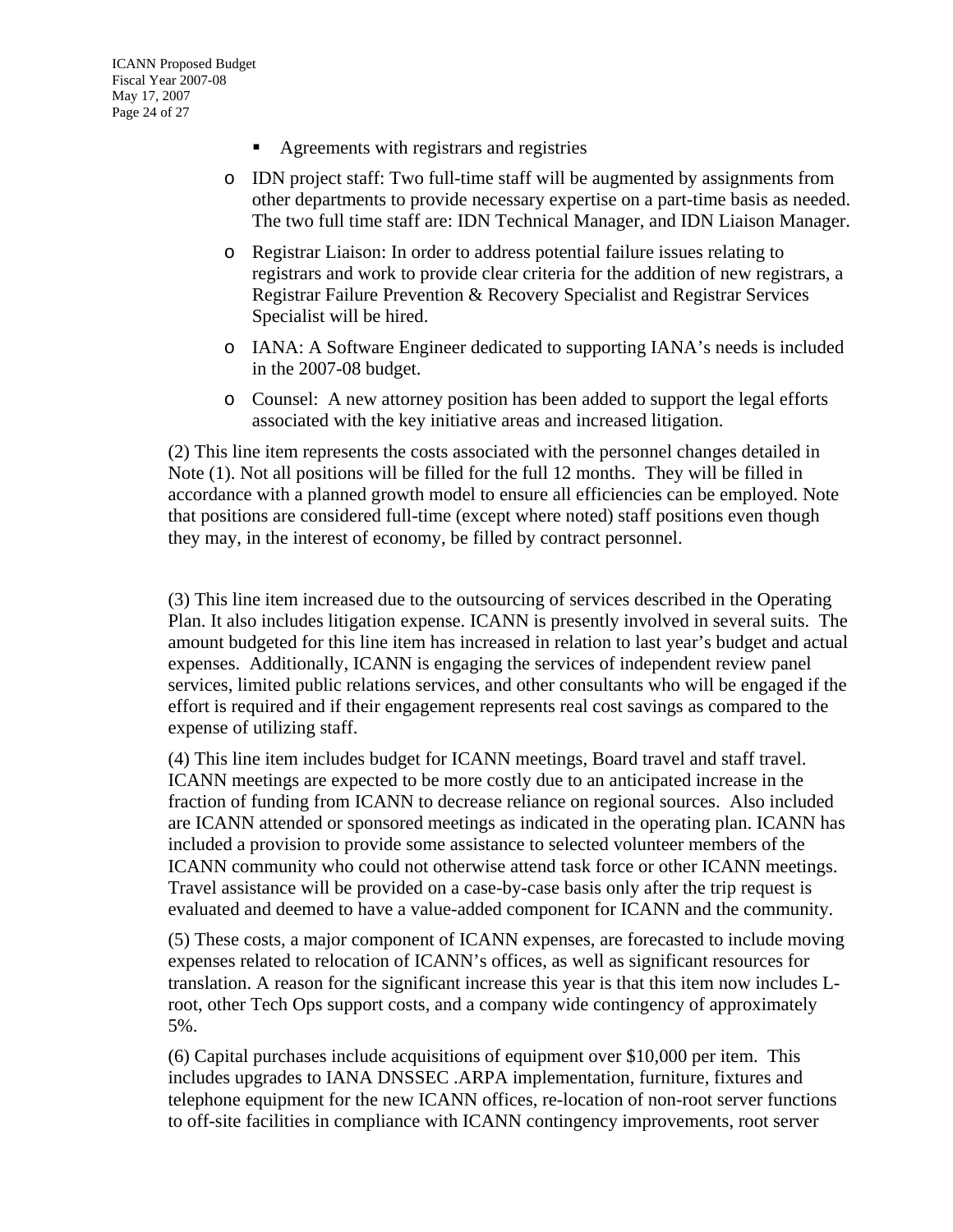upgrades, storage area network backup, a complaint management system and project management software .

(7) The Nominating Committee again is charged this year with filling certain seats on the ICANN Board of Directors and advisory committees. The present committee will meet face-to-face twice during the fiscal year. (I.e., the successor committee will also meet during the same fiscal year.) In addition to these travel costs, the amount budgeted will cover administrative costs, e.g., teleconferences, documentation distribution, advertising for candidates and administrative support.

(8) The ICANN Ombudsman was established in accordance with the bylaws. The Ombudsman makes monthly reports to the ICANN Board regarding work to date. This money funds the direct costs associated with this office. Indirect costs are funded separately by ICANN.

(9) This year's budget holds constant with last fiscal year's \$0.25 transaction fee and an anticipated discount of \$.03 per transaction. Transaction based fees are fees paid through the registrar for new registrations, renewals or transfers. The budget assumes conservative growth in the number of registrations.

(10) This year's budget holds constant from last fiscal year the \$3.8MM fee to be divided on a per registrar basis. While certain ICANN expenses related to supporting registrars are based upon the number of transactions (i.e. the size of the registrar), many costs are essentially equal for all registrars regardless of size (i.e. aspects of a contractual compliance program). Therefore, ICANN will allocate \$3.8 MM to registrars on a per registrar basis. Given the present number of registrars, that fee is estimated to be \$4,300 per registrar annually. If the number of registrars drops, as forecasted in some areas, the fee will increase. If there are, say, 600 gTLD registrars at the time of invoicing, the fee would be \$1,583 for that quarter (\$6,333 annually). As described earlier in this document, a portion of the fee can be forgiven if certain conditions are met.

(11) ICANN continues to experience a significant number in registrar applications and related fees. However, it is anticipated that the number of accreditation applications will be reduced in FY 2007-08. Accreditation applications for this budget year are estimated at 30 accreditation applications.

(12) Fixed accreditation fees will remain constant (\$4,000) and for accreditation to all registries. It is anticipated that the number of accredited registrars will be reduced in FY 2007-08.

(13) gTLD revenue is described in detail in notes to the Revenue table above. Looking forward, ICANN is undertaking several initiatives to increase revenues in this area in the long term: designation of new TLDs, deployment of IDNs, completion of the sTLD round, and negotiation of gTLD renewals.

(14) Projected IP Address registry revenue is held constant with that planned in the current fiscal year.

(15) ICANN believes significantly more revenue should be generated from the ccTLDs than has been realized in the past. This goal reflects a 20% increase in revenue beyond the previous year. Additional revenue will be based on successfully communicating the real value provided by ICANN services. ICANN has staff whose central purpose is to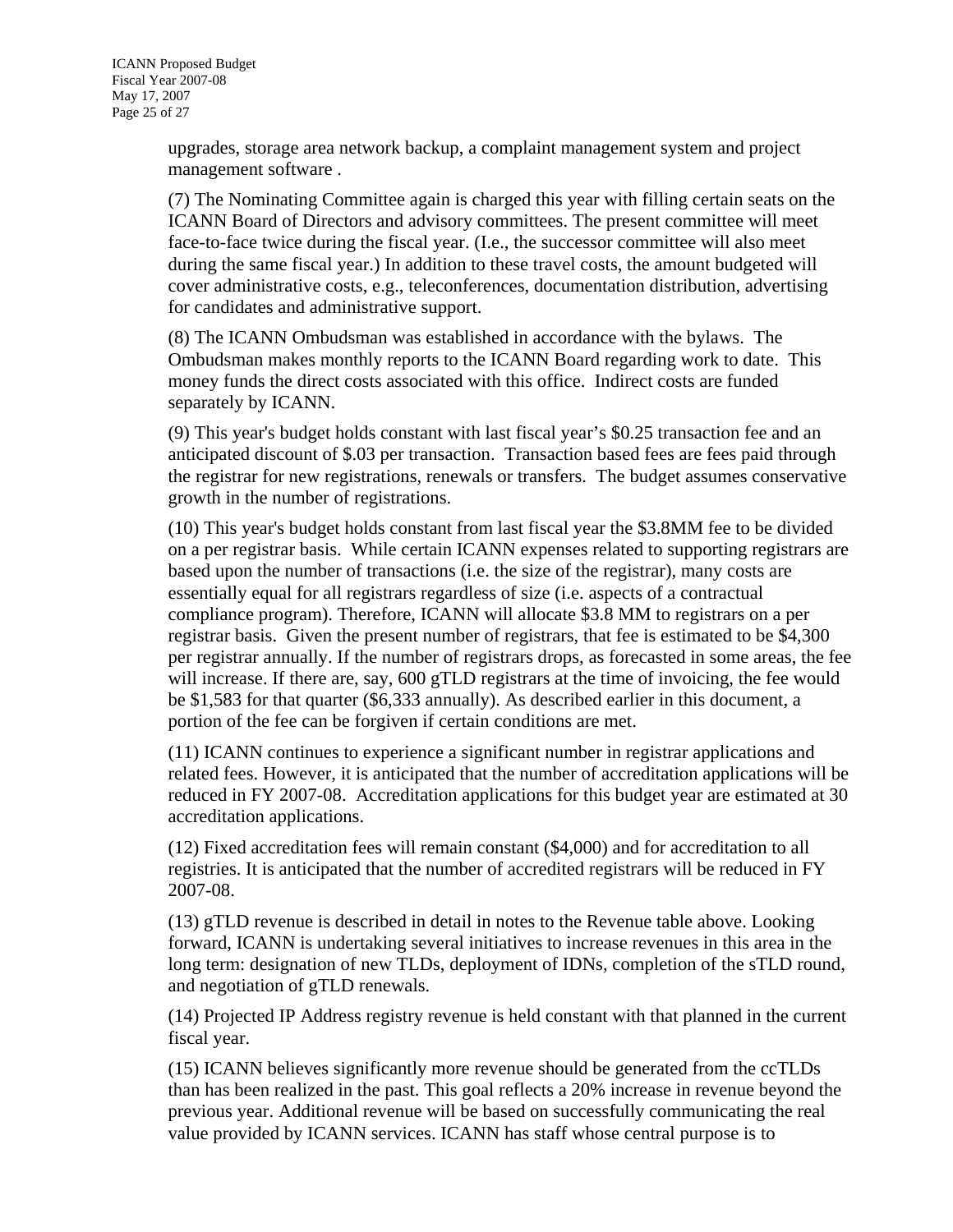communicate and execute agreements with ccTLDs in order to stabilize relationships and revenue across this global community.

(16) "Bad debt" has been decreased reflecting the anticipated impact of enhanced collection procedures in FY 2007-08.